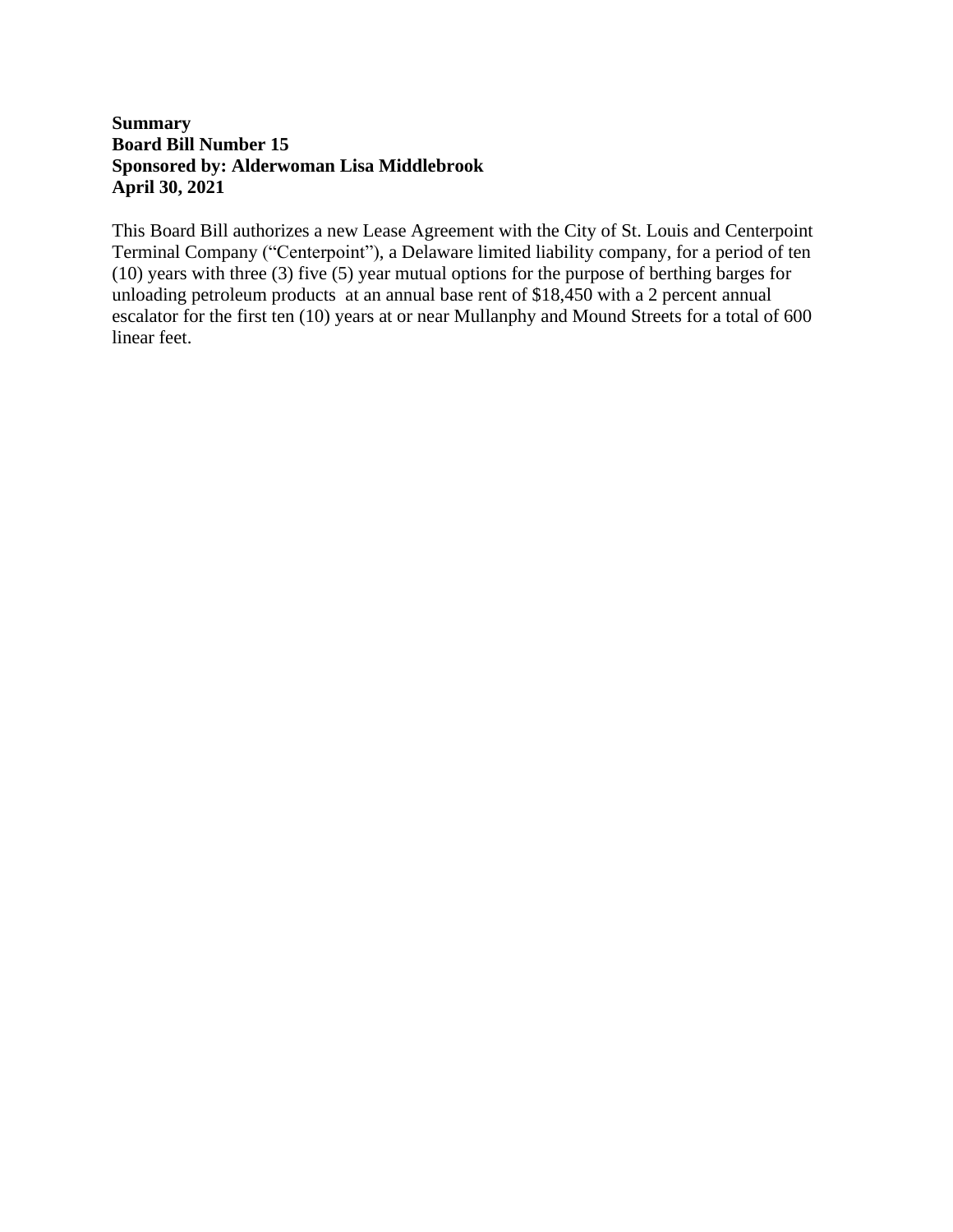#### **BOARD BILL NUMBER 15 INTRODUCED BY: ALDERWOMAN LISA MIDDLEBROOK**

 An Ordinance authorizing the execution of a new Lease Agreement between The City of St. Louis, Missouri (the "City") and Centerpoint Terminal Company, LLC ("Centerpoint"), a Delaware limited liability company, for a period of ten (10) years with three (3) five (5) year mutual options for the purpose mooring only of an area starting at Mullanphy Street for a distance of 196.6 linear feet and starting near Mound Street for 377.2 linear feet (a total of 600 linear feet of river footage) for anchorage and mooring for barges and other vessels and containing a severability clause.

 **WHEREAS**, the City desires to enter into a new mooring lease for two areas starting at Mullanphy Street for a distance of 196.6 linear feet and starting near Mound Street for 377.2 linear feet (a total of 600 linear feet of river footage) with Centerpoint; and

**WHEREAS**, the Centerpoint desires to enter into a new Lease Agreement under certain terms and conditions described below for said mooring area for a period of ten (10) years with three (3) five (5) year mutual options with a annual rent of \$18,450 (increased at 2 percent per year for years two through ten).

#### **BE IT ORDAINED BY THE CITY OF ST. LOUIS AS FOLLOWS:**

 **SECTION ONE.** The Board of Aldermen hereby approves, and the Mayor and Comptroller are hereby authorized to execute, on behalf of the City, a new Lease Agreement or certain mooring at Mullanphy Street for 196.6 linear feet and near Mound Street for 377.2 linear feet (containing 600 linear feet of river footage) for ten (10) years with three (3) five (5) year mutual options for \$18,450 per year with a 2 percent escalator for the first ten (10) years with certain other terms and conditions with Centerpoint, which shall read in words and figures

**Page 1 of 3 Board Bill Number 15 Middlebrook April 30, 2021**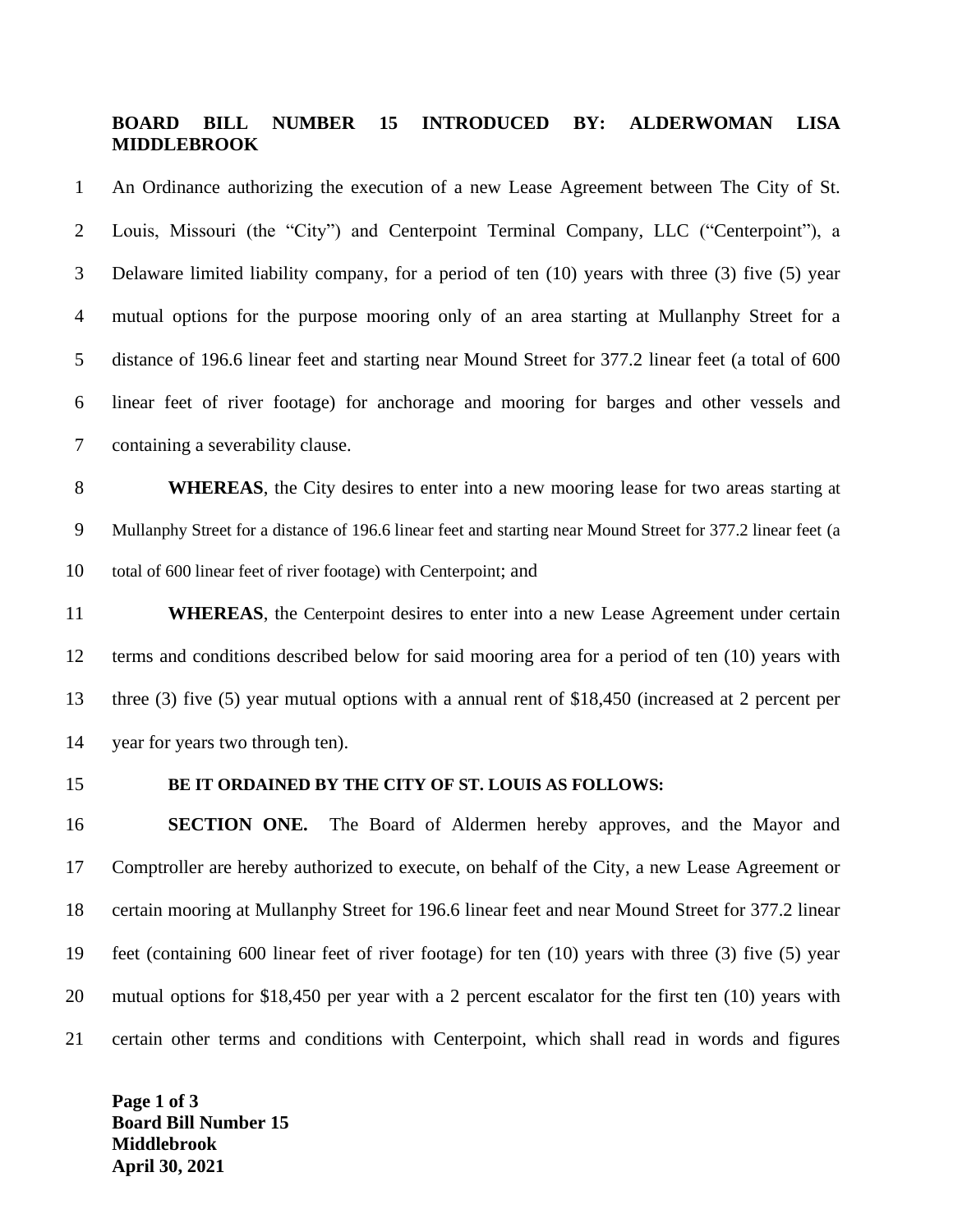substantially as attached hereto as **Exhibit A**. Any permit issued will expire upon the execution of the Lease Agreement.

 **SECTION TWO**. The Mayor and Comptroller or their designated representatives are hereby authorized to take any and all actions, and to execute and deliver for and on behalf of the City any and all additional certificates, documents, agreements or other instruments, as may be necessary and appropriate in order to carry out the matters herein authorized, with no such further action of the Board of Aldermen necessary to authorize such action by the Mayor and Comptroller or their designated representatives.

 **SECTION THREE.** The Mayor and Comptroller or their designated representatives, with the advice and concurrence of the City Counselor and the Port Commission, are hereby further authorized to make any changes to the documents, agreements and instruments approved and authorized by this Ordinance as may be consistent with the intent of this Ordinance and necessary and appropriate in order to carry out the matters herein authorized, with no such further action of the Board of Aldermen necessary to authorize such changes.

 **SECTION FOUR.** It is hereby declared to be the intention of the Board of Aldermen that each and every part, section and subsection of this Ordinance shall be separate and severable from each and every other part, section and subsection hereof and that the Board of Aldermen intends to adopt each said part, section and subsection separately and independently of any other part, section and subsection. In the event that any part, section or subsection of this Ordinance shall be determined to be or to have been unlawful or unconstitutional, the remaining parts, sections and subsections shall be and remain in full force and effect, unless the court making such finding shall determine that the valid portions standing alone are incomplete and are incapable of being executed in accord with the legislative intent.

**Page 2 of 3 Board Bill Number 15 Middlebrook April 30, 2021**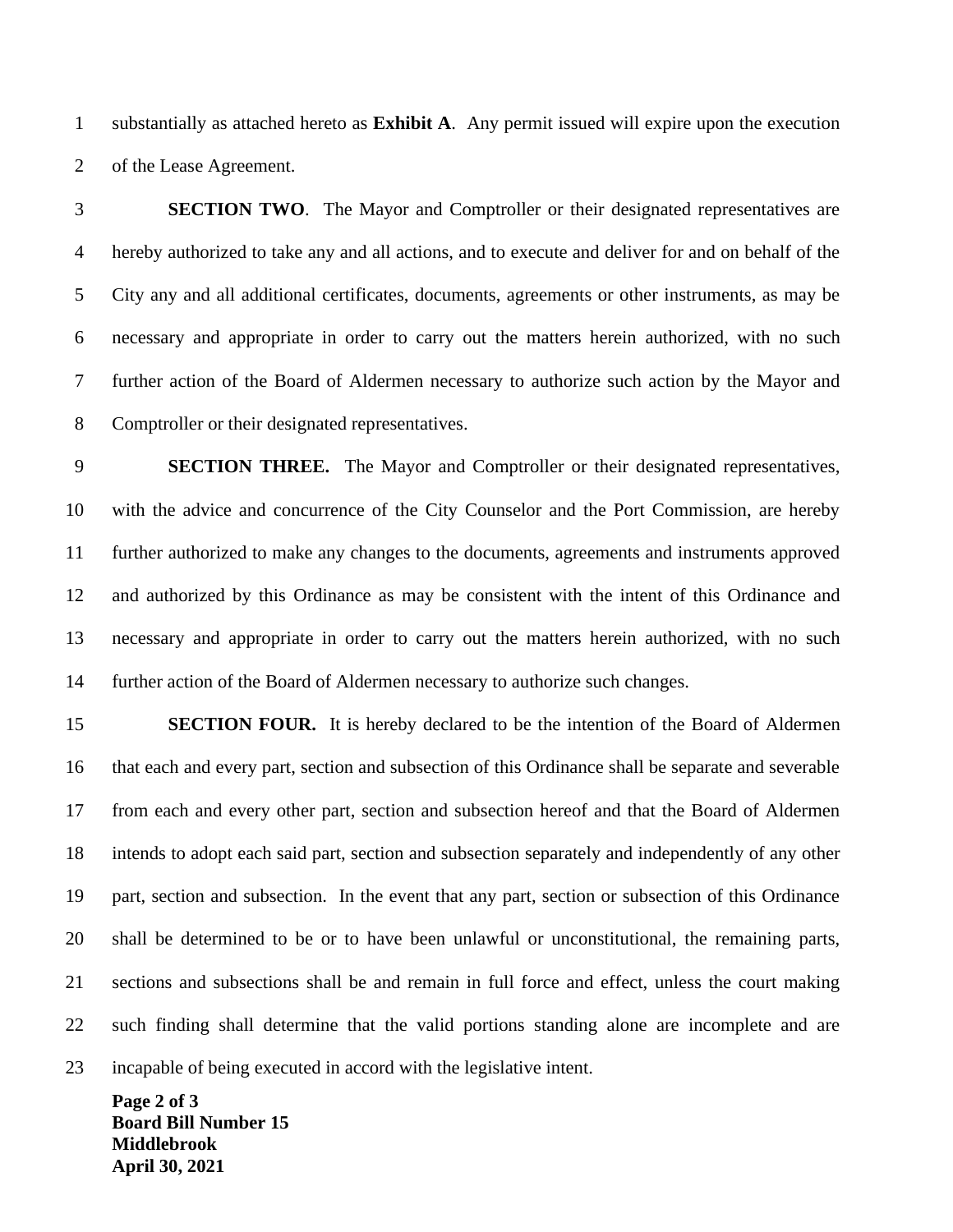1 **SECTION FIVE.** After adoption of this Ordinance by the Board of Aldermen, this 2 Ordinance shall become effective on the 30th day after its approval by the Mayor or adoption 3 over her veto.

**Page 3 of 3 Board Bill Number 15 Middlebrook April 30, 2021**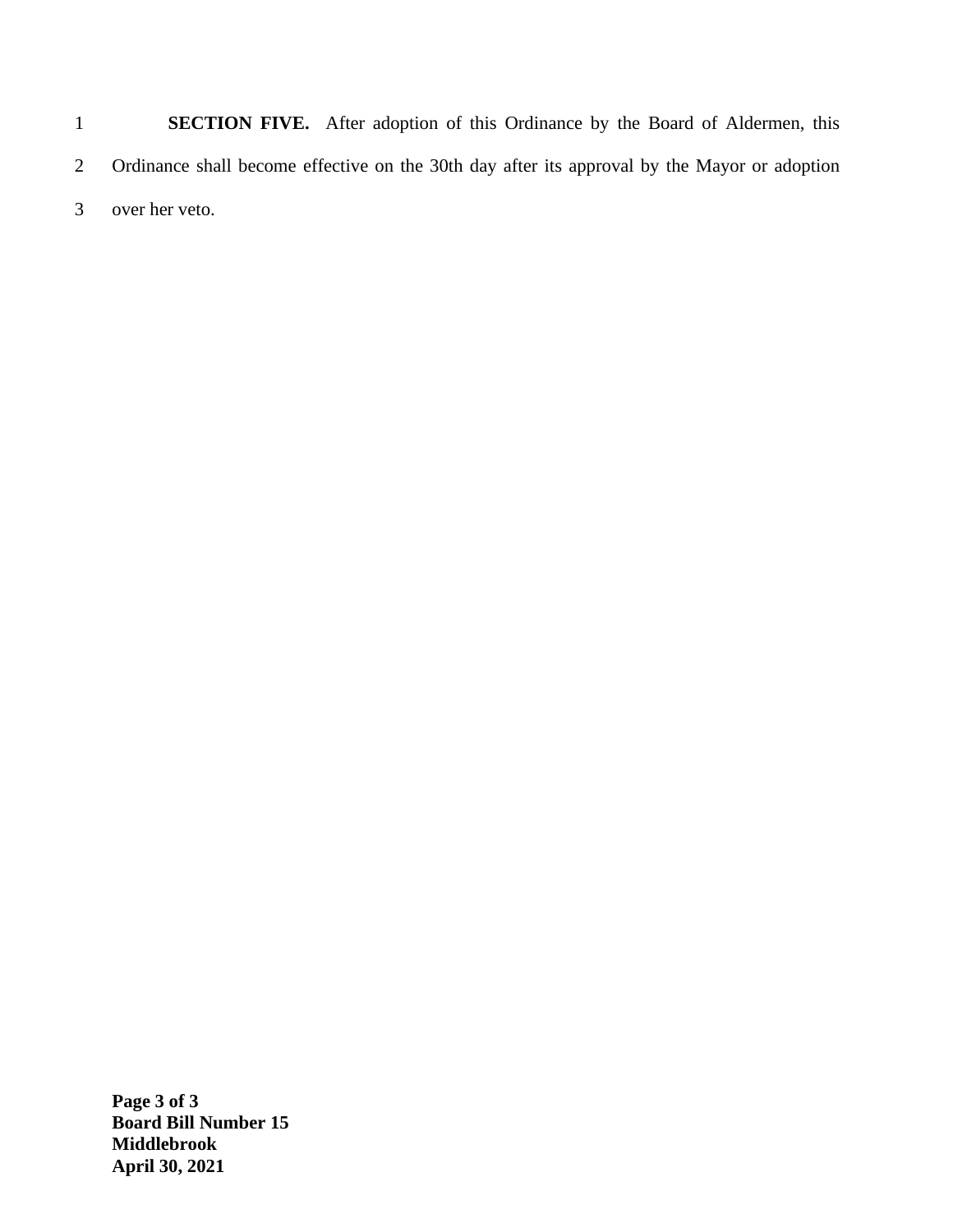# **EXHIBIT A**

LEASE AGREEMENT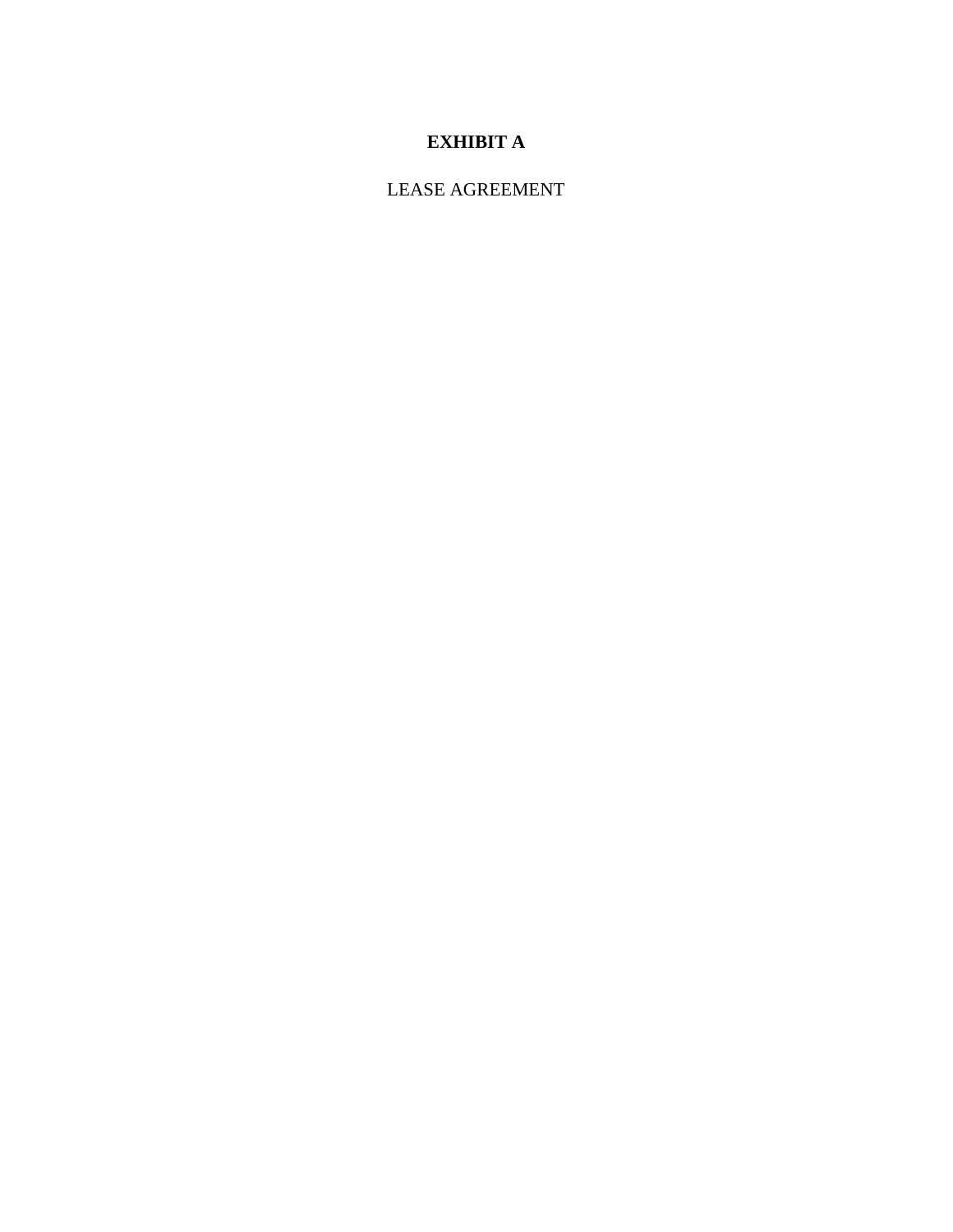$n = 3$ 

#### **LEASE AGREEMENT**

THIS LEASE AGREEMENT ("Lease") is made and entered into this day of \_\_\_\_\_\_\_, 2021 ("Effective Date"), by and among The City of St. Louis, Missouri, a city and political subdivision duly organized and existing under its charter, the Constitution and laws of the State of Missouri (hereinafter "Lessor"), and Centerpoint Terminal Company, LLC, a Delaware limited liability company (hereinafter "Lessee").

1. Leasehold. That, for and in consideration of the rents hereinafter reserved to be paid by Lessee to Lessor, and the mutual covenants and agreements herein contained, Lessor hereby leases and lets to Lessee the mooring privileges described as follows (the "Leased Premises":

#### SECTION "A

MOORING RIGHTS STARTING AT THE SOUTH LINE OF MULLANPHY STREET (59 FEET WIDE) EXTENDED TO THE MISSISSIPPI RIVER AND PROCEEDING NORTHERLY FOR A DISTANCE OF 196.6 FEET, MORE OR LESS TO THE SOUTH LINE OF PROPERTY ACQUIRED BY BULK TERMINALS IN BOOK 7791, PAGE 512 - CITY OF ST. LOUIS RECORDS EXTENDED TO SAID RIVER;

#### SECTION "B"

.

MOORING RIGHTS COMMENCING AT SAID SOUTH LINE OF MULLANPHY STREET EXTENDED TO SAID RIVER AND PROCEEDING NORTHERLY 377.2 FEET TO THE NORTH LINE OF SAID PROPERTY ACQUIRED BY BULK TERMINALS EXTENDED TO THE RIVER, SAID EXTENDED LINE BEING THE TRUE LINE OF BEGINNING OF THE MOORING RIGHTS HEREIN DESCRIBED, THENCE PROCEEDING NORTHERLY 403.4 MORE OR LESS TO A LINE 77.1 FEET NORTHERLY OF THE NORTH LINE OF MOUND STREET (59 FEET WIDE).

Said mooring privileges contain 600 linear feet of river footage.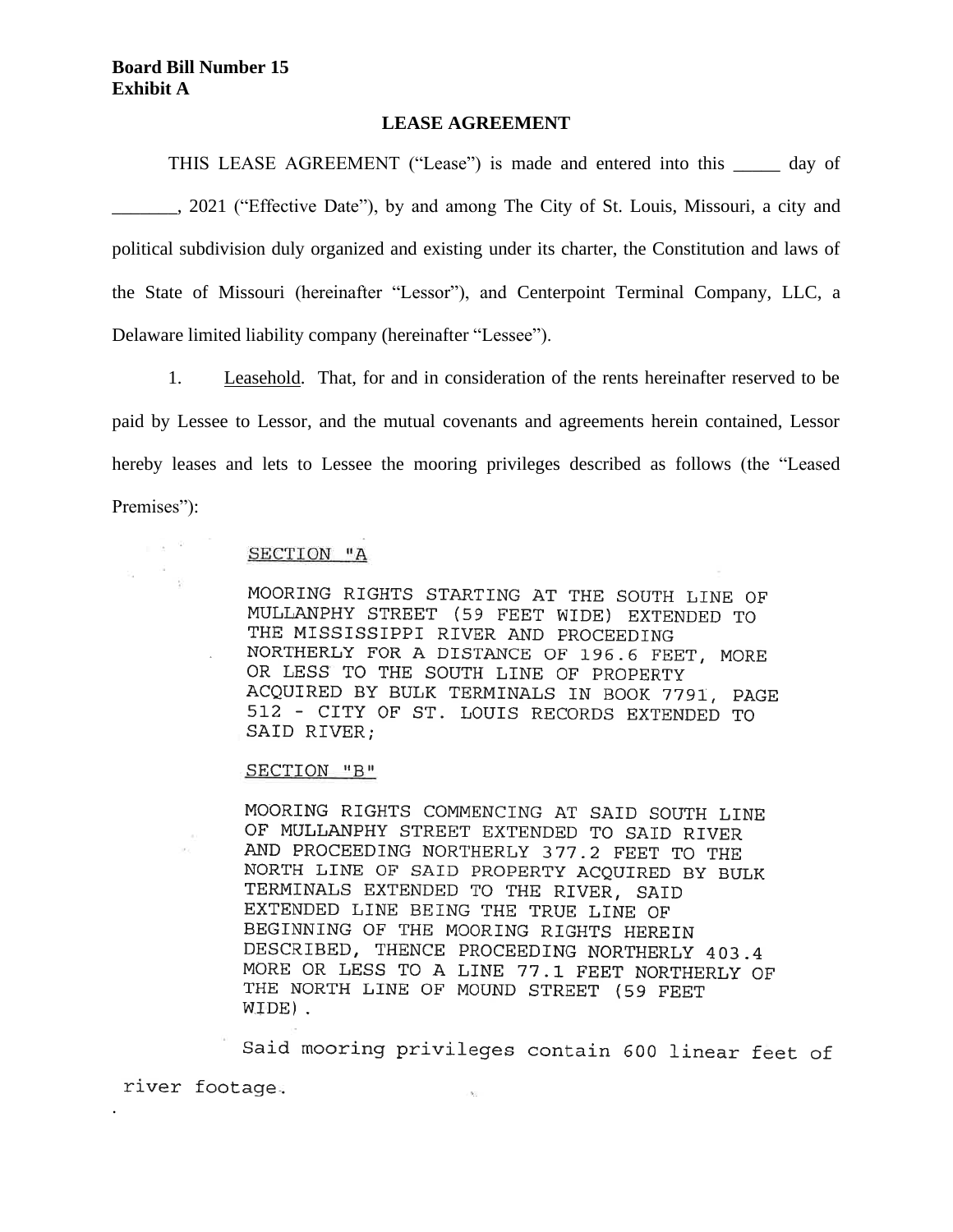2. Term. The term of this Lease ("Term") shall be for a period of ten (10) years beginning on June 5, 2021 ("Commencement Date") and terminating at 11:59 p.m. on May 31, 2031. In the event the Commencement Date is a date other than the first day of a calendar month, then (i) the first month of the Term shall consist of the partial month in which the Commencement Date occurs plus the first full calendar month immediately following such partial month, and (ii) the base rent for such partial month shall be pro-rated based on the number of days in such month. For purposes of this Lease, the first "Lease Year" of the Term shall mean the period beginning on the Commencement Date and ending on the last day of the twelfth (12th) full calendar month following the Commencement Date and, with respect to each Lease Year thereafter, "Lease Year" means each successive 12-month period following the first Lease Year. As used herein, "Lease Term", "Term" and "the term of this Lease" shall have the same meaning and shall include any properly exercised and mutually agreed upon Option Period (as hereinafter defined).

3. Option Periods. Lessee shall have the option to extend the Term of the Lease for three (3) additional renewal periods of five (5) years each (each, an "Option Period"). Lessee must give written notice to Lessor ("Option Notice") of its desire to exercise an option to extend the Term for an Option Period at least nine (9) months, but no more than twelve (12) months, prior to the expiration of the initial Term or any prior Option Period, as the case may be. Each Option Period may be exercised only with the mutual consent of Lessee and Lessor's Port Authority Commission and Board of Public Service, which consent may be withheld for any reason or for no reason at all. Lessor shall have sixty (60) days after receipt of Lessee's Option Notice to notify Lessee in writing if Lessor will terminate the Lease at the expiration of the initial Term or current Option Period, as the case may be, or agree to extend the Term for an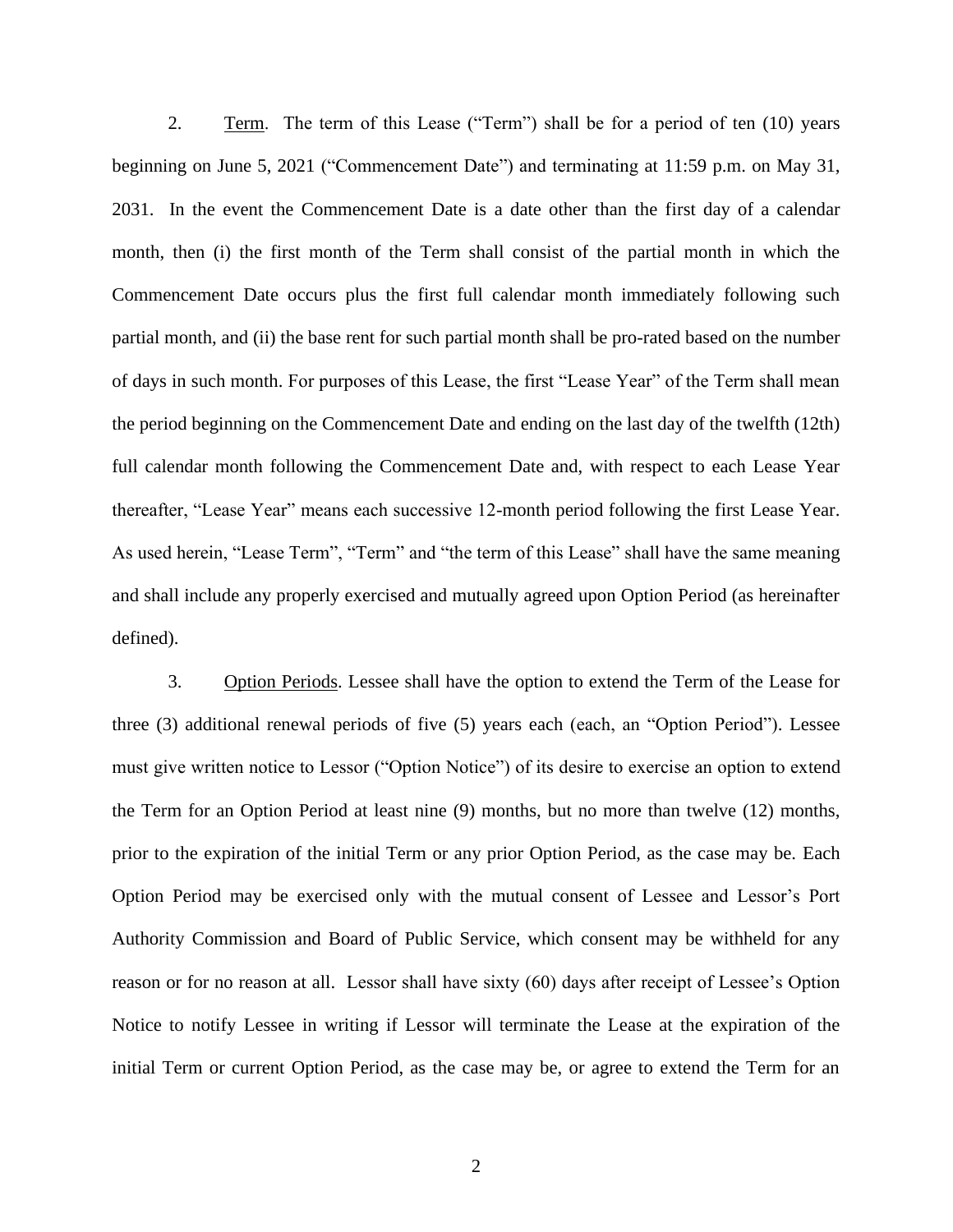additional Option Period in accordance with the terms of this Lease subject to a mutually agreeable Annual Base Rent schedule for such Option Period. If Lessor fails to deliver such notice or the parties are unable to reach a mutual agreement on Annual Base Rent for such Option Period, the Lease will terminate at the expiration of the initial Term or current Option Period, as the case may be. In no event shall the lease of wharf property be extended to cover a period of time exceeding a total of twenty-five (25) years as provided by City Charter Article I, Section 1(16).

4. Rent. Lessee shall pay Lessor, at the address of Lessor indicated herein (or at such other place as Lessor may designate in writing), without demand, deduction or setoff, annual base rental (such rent, as the same may be adjusted from time to time as specifically set forth in this Lease, is herein referred to as the "Base Rent"), in equal monthly installments (the "Monthly Base Rent") in advance commencing on the Commencement Date and continuing on the first (1st) day of each calendar month during the Term based upon the below Rent Schedule. Base Rent, Monthly Base Rent or any other payments due under this Lease (collectively, "Rent") shall be made payable to Lessor and mailed or hand delivered to 1520 Market, Street, Suite 2000, St. Louis, Missouri 63103, Attention: Charlie Hahn, Controller, or to such other person or to such other place as directed from time to time by written notice to Lessee from Lessor. Rent shall be pro-rated for any partial calendar months occurring at the beginning or end of the Term. In no event shall Rent be less than the minimum rent set by ordinance.

| Period       | <b>Annual Base Rent</b> | <b>Monthly Base Rent</b> |
|--------------|-------------------------|--------------------------|
| Lease Year 1 | \$18,450                | \$1,538                  |
|              |                         |                          |
| Lease Year 2 | \$18,819                | \$1,568                  |
| Lease Year 3 | \$19,195                | \$1,600                  |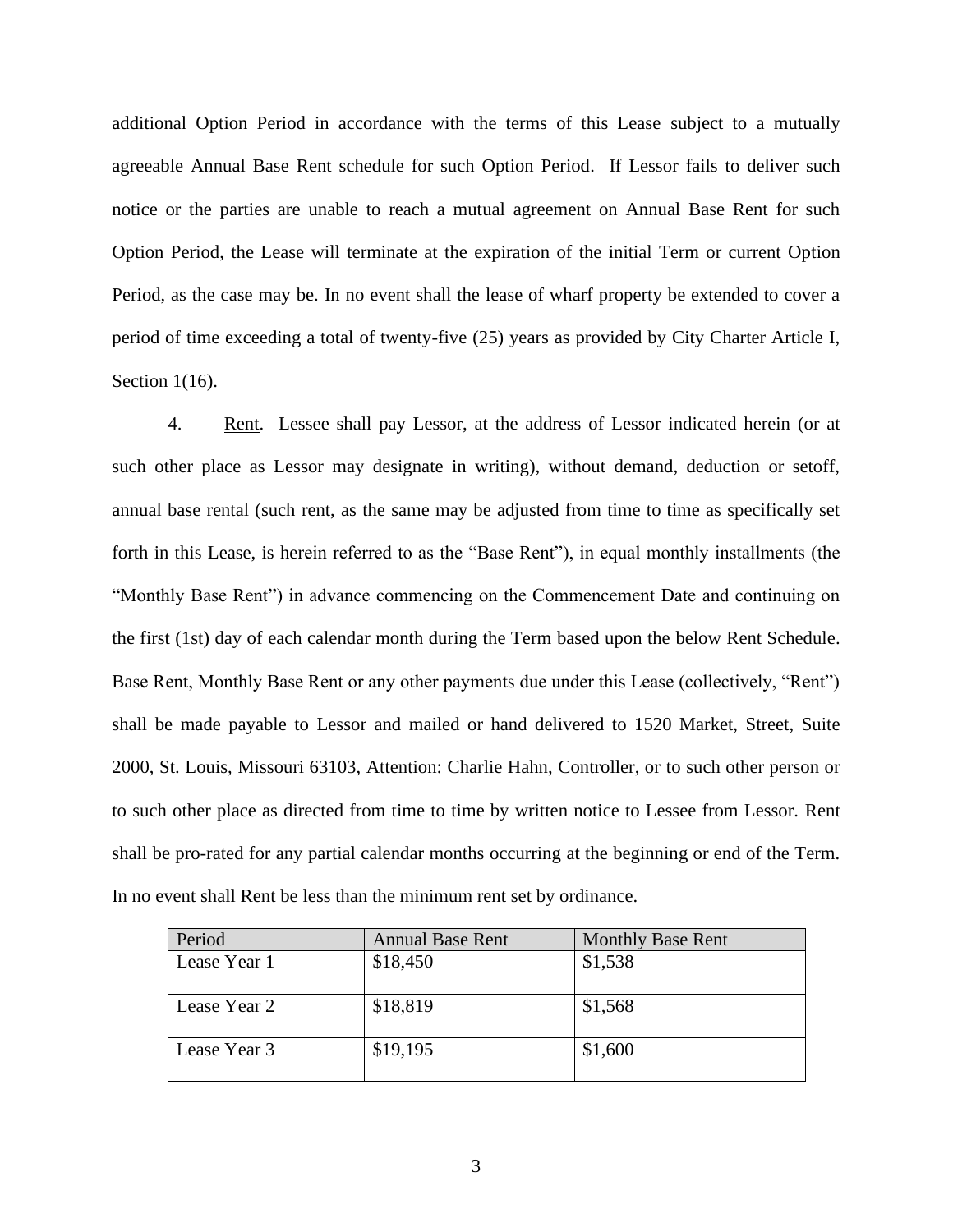| Lease Year 4  | \$19,579 | \$1,632 |
|---------------|----------|---------|
| Lease Year 5  | \$19,971 | \$1,664 |
| Lease Year 6  | \$20,370 | \$1,698 |
| Lease Year 7  | \$20,778 | \$1,731 |
| Lease Year 8  | \$21,193 | \$1,766 |
| Lease Year 9  | \$21,617 | \$1,801 |
| Lease Year 10 | \$22,049 | \$1,837 |

5. Taxes. Lessee agrees to pay ad valorem taxes on boats, vessels, aircraft or watercraft and on operation of same that may be moored on said Leased Premises or involved in any operations within said Leased Premises, including all other owned property and equipment, and it is agreed that the Lessee will not deny the authority of the proper assessing agency to assess ad valorem taxes on said improvements. Further, Lessee agrees to pay any and all taxes, fees and assessments due on any other aspect of Lessee's business operations or improvements within the Leased Premises.

6. Maintenance and Repair. Lessee, at its sole cost and expense, throughout the Term, shall take good care of the Leased Premises (including any improvements now or hereafter erected or installed on the Leased Premises), and shall keep the same in good order and condition and shall make and perform all maintenance thereof (including, without limitation, routine and regular maintenance) and all repairs and replacements thereto, interior and exterior, structural and nonstructural, and capital or non-capital in nature, all to the extent necessary to comply with the express provisions of this Lease. All maintenance and repair activities of Lessee under this Lease shall be performed in accordance with all laws, ordinances and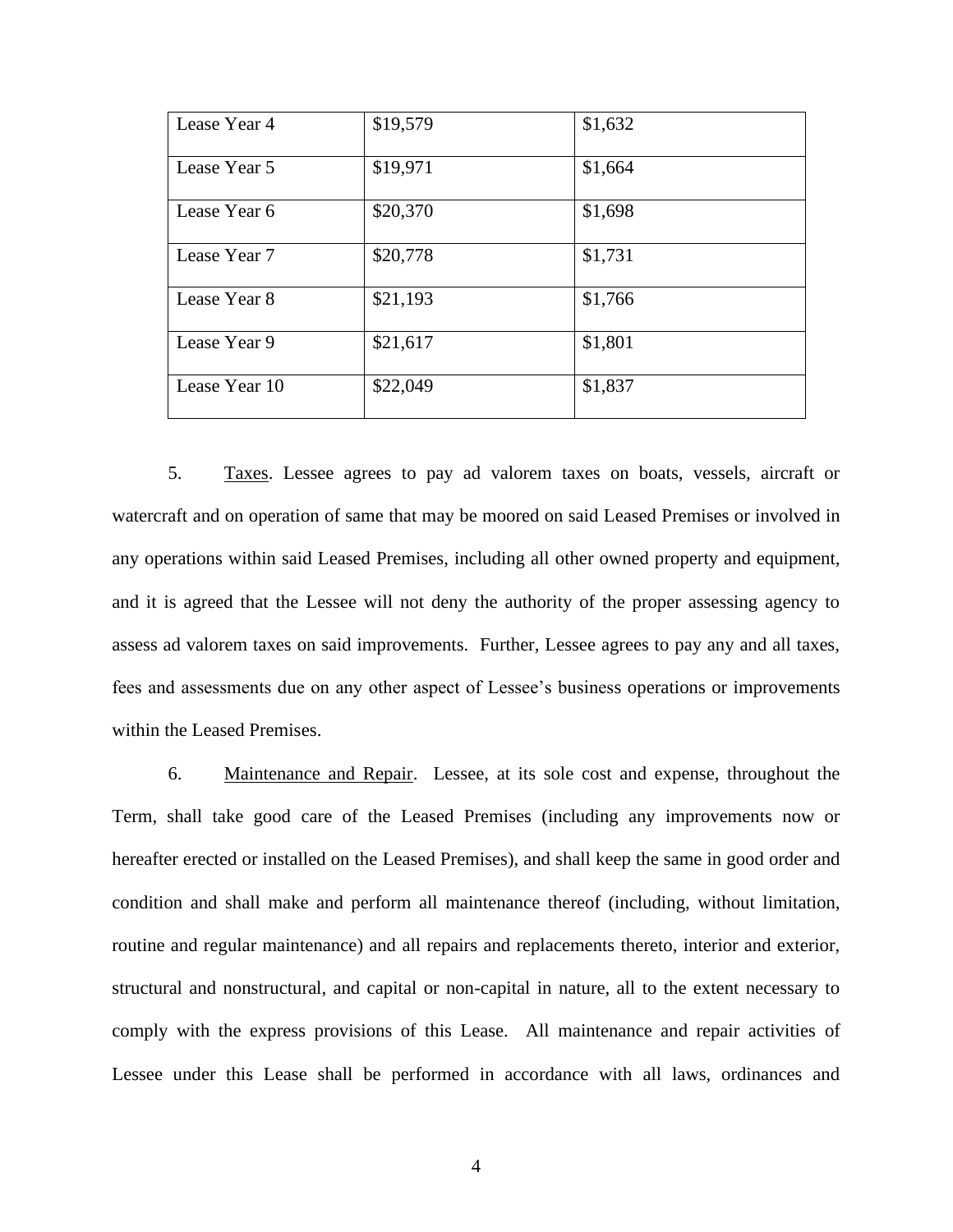regulations. In the event that structures are damaged due to misuse or negligence by Lessee's agents, licensees and invitees, then Lessee shall promptly repair such damage at Lessee's sole cost and expense. Any structural repairs shall be completed in accordance with sealed drawings by a licensed engineer and shall restore the structural integrity of the damaged component(s).

Lessee, at its sole cost and expense, shall take good care of, repair, replace and maintain the improved wharf immediately in front of the mooring area, bollards, levee/flood wall components, anchorages, chains, deadmen on or appurtenant to the Leased Premises in good order and repair, and keep all portions of the Leased Premises, including areas appurtenant thereto, in a clean and orderly condition.

Except as expressly provided in this Lease, Lessor shall not be required to furnish any services or facilities or to make any repairs, replacements or alterations in, about or to the Leased Premises or any improvements now or hereafter erected thereon. **Except as otherwise expressly provided in this Lease, Lessee accepts the Leased Premises in their "AS IS, WHERE IS" condition, with all faults**.

7. Permitted Use. Lessee may use the Leased Premises principally to enable Lessee to berth tank barges at the floating dock barge in order to load or unload petroleum products. Lessee shall keep, operate and maintain the Leased Premises, including all structures and improvements located thereon, in full compliance with all federal, state and local environmental, health and/or safety laws, ordinances, rules, regulations, codes, orders, directives, guidelines, permits or permit conditions currently existing and as amended, enacted, issued or adopted in the future which are applicable to the Leased Premises. Lessee shall, at Lessee's sole cost and expense, keep in full force and effect any and all permits required to fleet. Lessee shall provide copies of all permits to Lessor.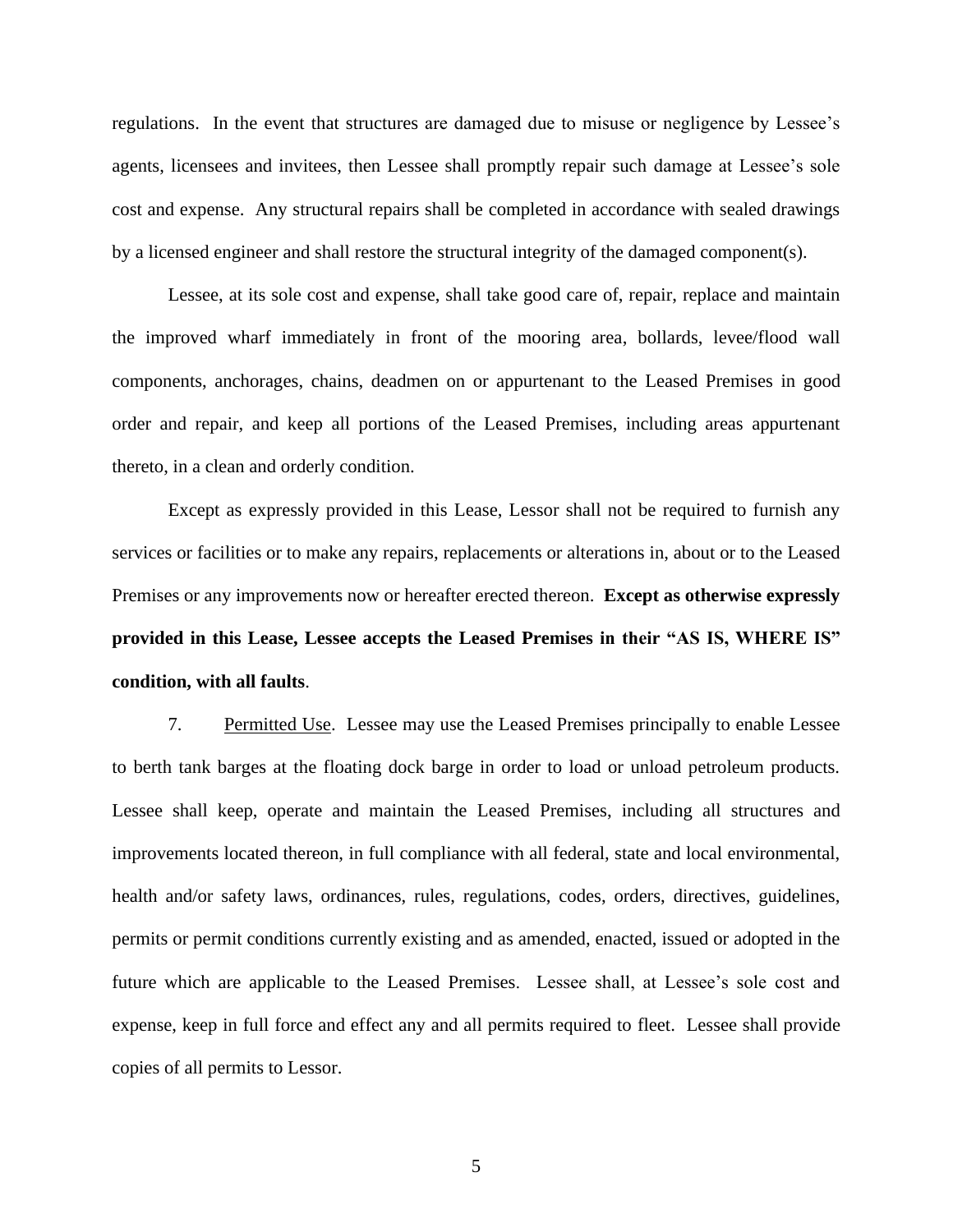8. Equal Opportunity and Nondiscrimination Guidelines. Regarding any contract for work in connection with the improvement of any property included in the Leased Premises, the Lessee (which term shall include Lessee, any designees, successors and assigns thereof, any entity formed to implement a project in which the Lessee has a controlling interest), and Lessee's contractors and subcontractors shall include a clause requiring compliance with all federal, state and local laws, ordinances, or regulations governing equal opportunity and nondiscrimination, and with all ordinances, including ordinances 69427, 70767 and 71094, addressing participation by Minority Enterprises ("MBEs") and Women Business Enterprises ("WBEs") in City-assisted work. The Lessee and its contractor(s) shall not contract or subcontract with any party known to have been found in violation of any such laws, ordinances, regulations or Executive Orders.

Further, Lessee agrees, for itself and for its successors and assigns, that Lessee shall not discriminate in any way on the basis of race, color, creed, national origin, sex, marital status, age, sexual orientation or physical handicap in the sale, lease, rental, use or occupancy of the Leased Premises or any improvements erected or to be erected in or on the Leased Premises or any part thereof. Further, Lessee agrees, for itself and for its successors and assigns, to include covenants in each and every contract entered into by Lessee with respect to the improvement or operation of the Leased Premises to ensure such discrimination by any of Lessee's contractors is prohibited. The non-discrimination provisions embodied in this Section shall run with the land and shall be enforceable by the Port Commission, by the City, and by the United States of America, as their interests may appear. Lessee agrees that, if the improvement and use of the Leased Premises creates permanent jobs, it shall enter into a First Source Referral Agreement with the Saint Louis Agency on Training and Employment and the Port Commission for referral of Jobs Training Partnership Act-eligible individuals. Said Referral Agreement shall specify the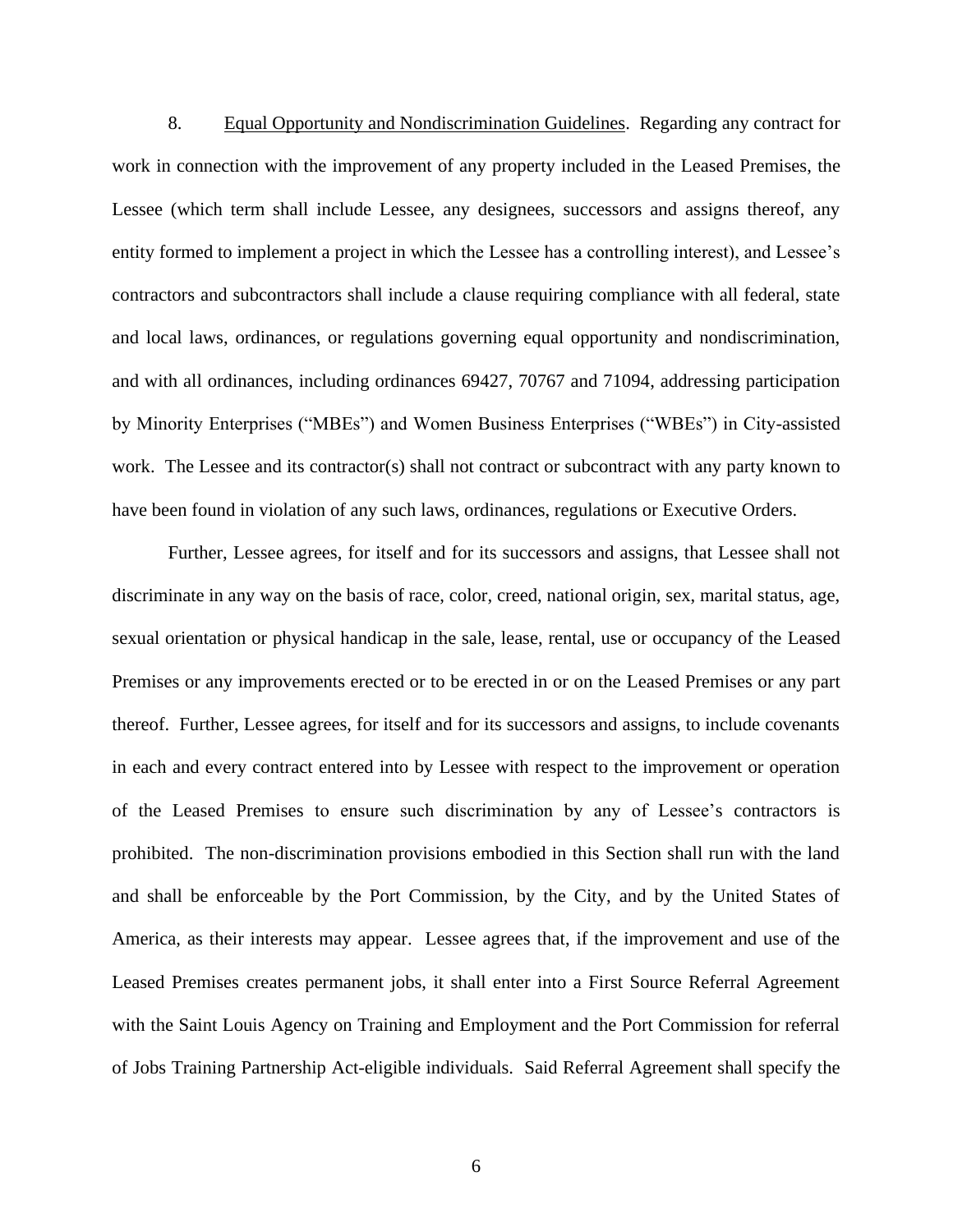number and types of jobs to be covered by the Referral Agreement, the target date for referrals to begin, and the procedure for referral.

9. Surrender. Lessee shall repair any and all damage to the Leased Premises resulting from Lessee's operations. Upon the expiration, termination, or cancellation of this Lease, the Lessee shall remove all and any vessels, boats, watercraft or other practical movable structures from the Leased Premises and mooring area, without expense to the Lessor. In the event said vessels, boats, watercraft or other practical movable structures are not removed within ninety (90) days after receipt of notice by the Lessee, the Lessor may take possession of said vessels, boats, watercrafts or other practical movable structures or may cause same to be removed at the expense of the Lessee. Upon the expiration or earlier termination of this Lease, Lessee shall quit and peacefully surrender the Premises to Lessor, and Lessor, upon or at any time after any such expiration or termination, may without further notice, enter upon and re-enter the Leased Premises and possess and repossess itself thereof, by summary proceedings, ejectment or otherwise, and may dispossess Lessee and remove Lessee and all other persons and property from the Leased Premises and may have, hold and enjoy the Leased Premises and the right to receive all rental income of and from the same. Lessee shall leave and surrender the Leased Premises to the Lessor in the same condition in which the Leased Premises was at the commencement of this Lease, except as repaired, rebuilt, restored, altered, replaced or added to as permitted or required by any provision of this Lease. Upon such surrender, Lessee shall (a) remove from the Leased Premises all property which is owned by Lessee or third parties other than the Lessor and (b) repair any damage caused by such removal. Lessee further agrees and warrants that, upon the expiration or earlier termination of this Lease, Lessee shall return the Leased Premises to the Lessor free of any and all hazardous material, infectious waste, solid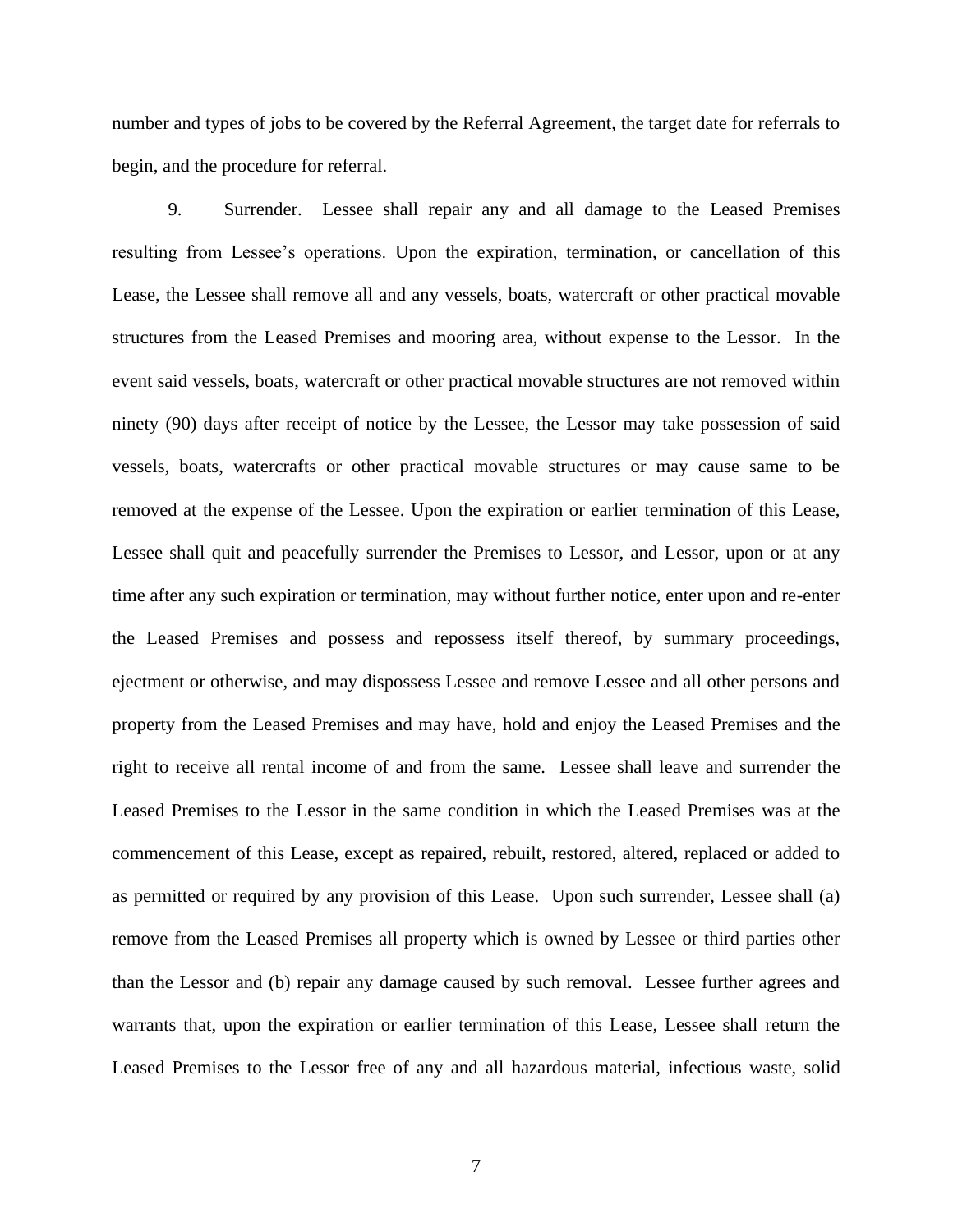waste, pollutants, and contaminants which were placed, released, discharged, disposed, and/or spilled on, into, or about the Leased Premises. The Lessee expressly agrees that the City may attach liens to any of Lessee's real and personal property located in the City of St. Louis in order to recover the Lessor's costs of bringing the Leased Premises into compliance with the standards set out herein.

10. Improvements. Lessee agrees that all approved permanent capital improvements and facilities installed on the Leased Premises by Lessee shall become the property of Lessor, unless Lessor requests the removal of same prior to the expiration or earlier termination of this Lease. Objects, facilities and equipment that are portable or moveable are not a permanent capital improvement and will remain the property of Lessee and shall be removed upon the expiration or earlier termination of this Lease.

11. Utilities. Lessee shall pay for all utilities and services used on the Leased Premises during the Term, including all hook-ups, set up/termination charges, maintenance charges for utilities, and any storm sewer charges or other similar charges for utilities imposed by any governmental entity or utility provider, together with any taxes, penalties, surcharges or the like pertaining to the Leased Premises.

12. No Partnership. Nothing contained in this Lease shall be deemed or construed to create a partnership or joint venture of or between Lessor and Lessee, or to create any other relationship between the parties hereto other than that of lessor and lessee.

13. Insurance, Liability and Indemnity. Lessee, at its sole cost and expense, shall procure and maintain throughout the Term of this Lease the following insurance policies on forms and with good and solvent insurers satisfactory to Lessor: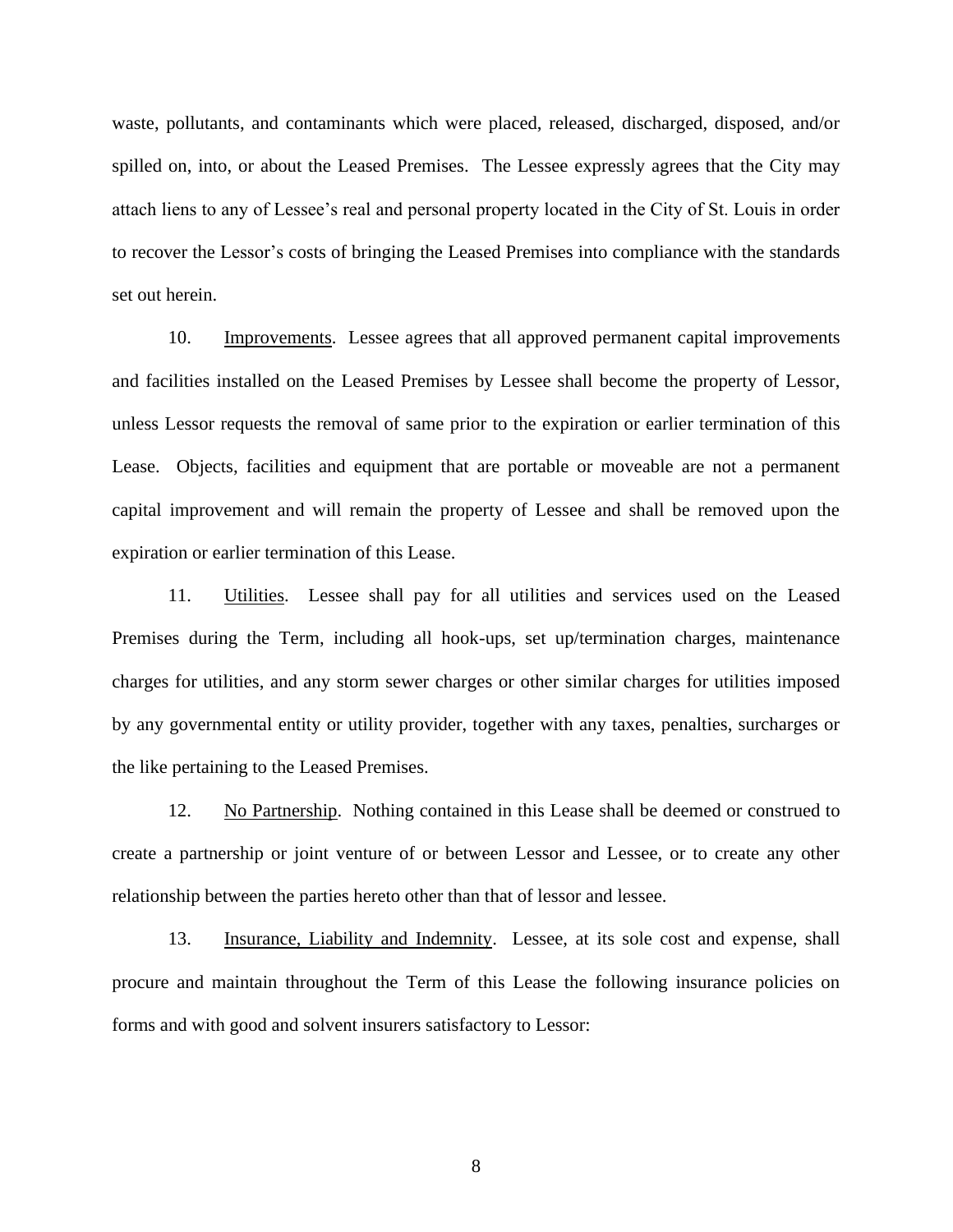A. Workers Compensation / Employers Liability – Worker's Compensation limits shall be statutory and coverage shall be in compliance with the laws of the applicable state and federal laws, with a minimum Employer's Liability policy limit of USD \$2,000,000.00 each person, each occurrence and aggregate.

> (1) Include United States Longshore and Harbor Workers' Compensation Act coverage for applicable employees.

(2) Include voluntary compensation coverage.

(3) Include occupational disease coverage.

(4) Include borrowed servant or alternate employer endorsement naming Lessor as the alternate employer and stating that an action brought against Lessor under the theory of "borrowed servant" or "alternate employer" or any similar theory will be treated as a claim against Lessee.

(5) Include maritime employers liability endorsement, including transportation, wages, maintenance and cure unless such coverage is provide by the required P&I policy.

B. Comprehensive General Liability - Minimum policy limit of USD \$5,000,000.00 per occurrence and USD \$5,000,000.00 aggregate applicable to liabilities assumed hereunder and the use or occupancy of the Leased Premises by Lessee or any of Lessee's agents, employees, licensees, customer, invitees or contractors.

(1) Include coverage for explosion, collapse, and underground hazards.

- (2) Include products hazard coverage.
- (3) Include completed operations hazard coverage.
- (4) Include broad form property damage coverage.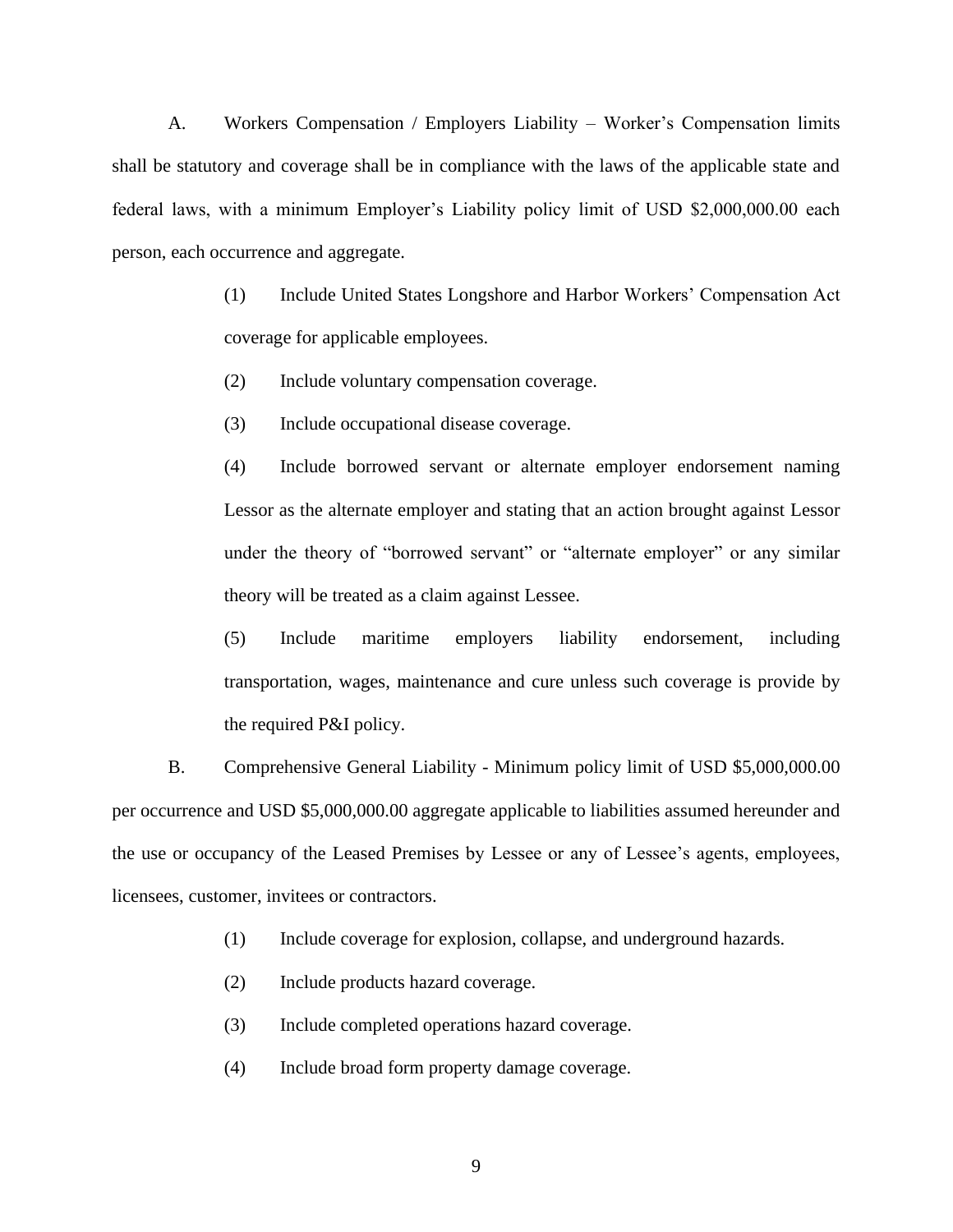(5) Blanket contractual liability coverage applicable to all liability, indemnity and hold harmless provisions assumed under this Agreement.

(6) Unless included elsewhere, coverage shall include Landing Owner's Legal Liability / Wharfowner's Liability applicable to third-party vessels in Lessee's care, custody or control.

(7) Unless included elsewhere, coverage shall include Ship Repairer's Legal Liability applicable to the third-party vessels in Lessee's care, custody or control for the purposes of repair (if applicable).

(8) Coverage shall include voluntary wreck removal provisions for all thirdparty vessels and all owned/operated vessels (if any). Lessee is responsible for removing any/all vessels that sink during the Term as a result of Lessee's activities regardless of fault and regardless of cause.

(9) Sudden and accidental pollution coverage applicable to third party bodily injury or property damage.

C. Automobile Liability - Minimum policy limit of USD \$2,000,000.00 combined single limit per occurrence or accident for bodily injury and property damage. Policy shall be applicable to and cover all owned, non-owned, hired and/or rented autos for bodily injury and/or property damage.

D. Hull, Protection & Indemnity and Pollution –The following shall be applicable to all vessels operated by Lessee:

> (1) Primary hull insurance subject to not less than the terms and conditions of the Tailor Hull Form (Rev. 70) or its equivalent, including SRCC risks, providing coverage on all owned/operated vessels on an agreed value basis.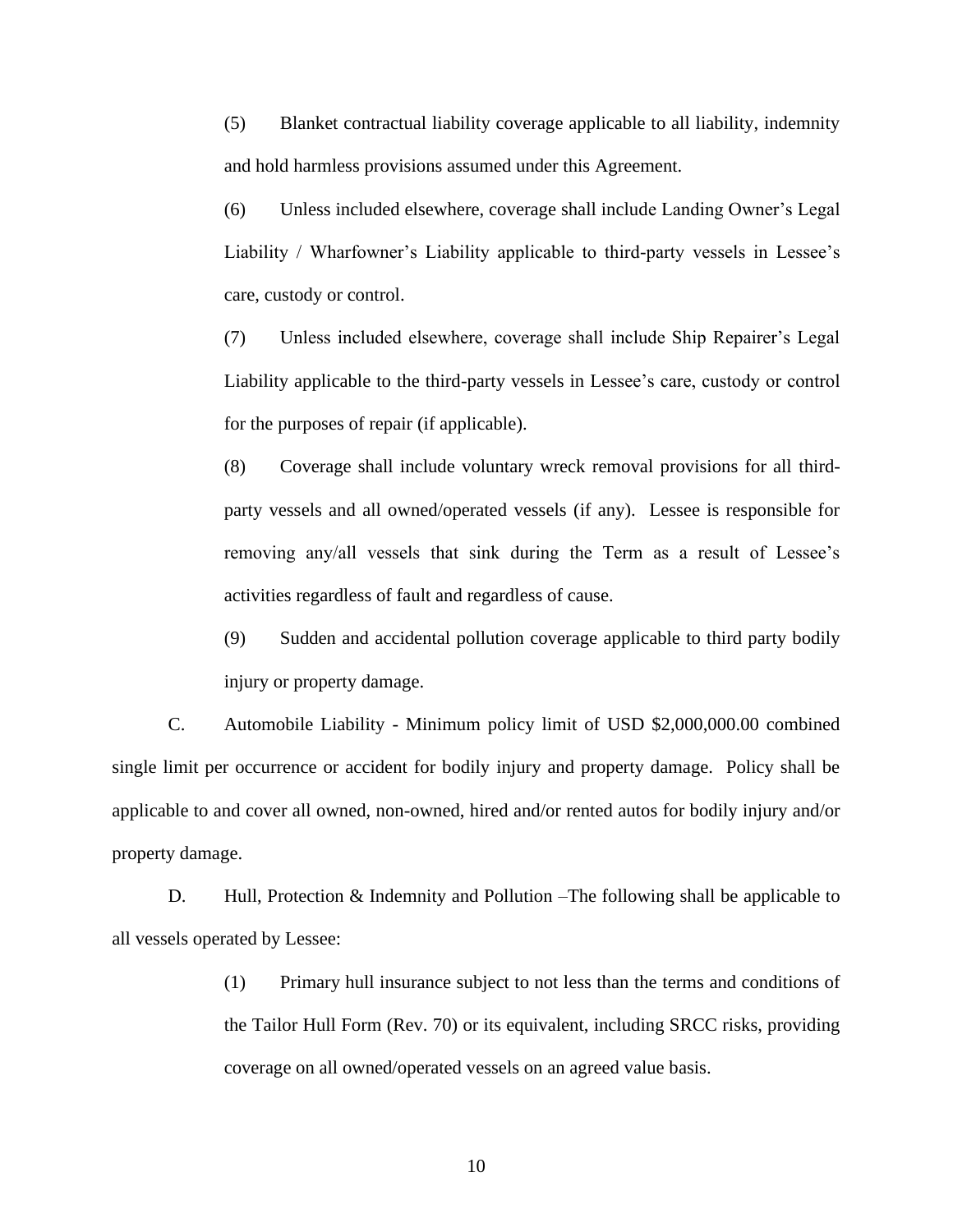(2) Primary protection and indemnity insurance (P&I), including contractual liability, collision/tower's liability, voluntary wreck removal, and pollution buyback endorsement subject to the terms and conditions of not less than the P&I SP-23 (Revised 1/56) form of policy or its equivalent with limit of USD \$5,000,000.00 applicable to any one accident or occurrence. Unless provided by the Worker's Compensation coverage required herein, coverage shall further include coverage for Crew/Jones Act.

(3) Pollution insurance subject to an amount not less than USD \$5,000,000.00 or statutory (whichever is greater) and conditions available through the Water Quality Insurance Syndicate or equivalent for OPA, CERCLA and other substances coverage including coverage for all scheduled vessels.

E. Excess Liability Insurance in an amount no less than USD \$10,000,000.00 with coverage with terms and conditions no less broad than the primary.

F. In the event Lessee handles, stores, or transports Hazardous Materials at the Leased Premises, Environmental Impairment Liability insurance in the amount of USD \$10,000,000.00 naming Lessor and the City as additional primary, non-contributing insureds.

G. Property damage insurance covering all of Lessee's leasehold improvements, including trade fixtures and personal property from time to time in, on or upon the Leased Premises, including any alterations, improvements, additions or changes made by Lessee thereto in an amount not less than one hundred percent (100%) of their full replacement cost from time to time during the Term, providing protection against perils included within the special form of fire and extended coverage insurance policy, including earthquake and flood coverage if and to the extent such coverage is available at commercially reasonable rates, together with insurance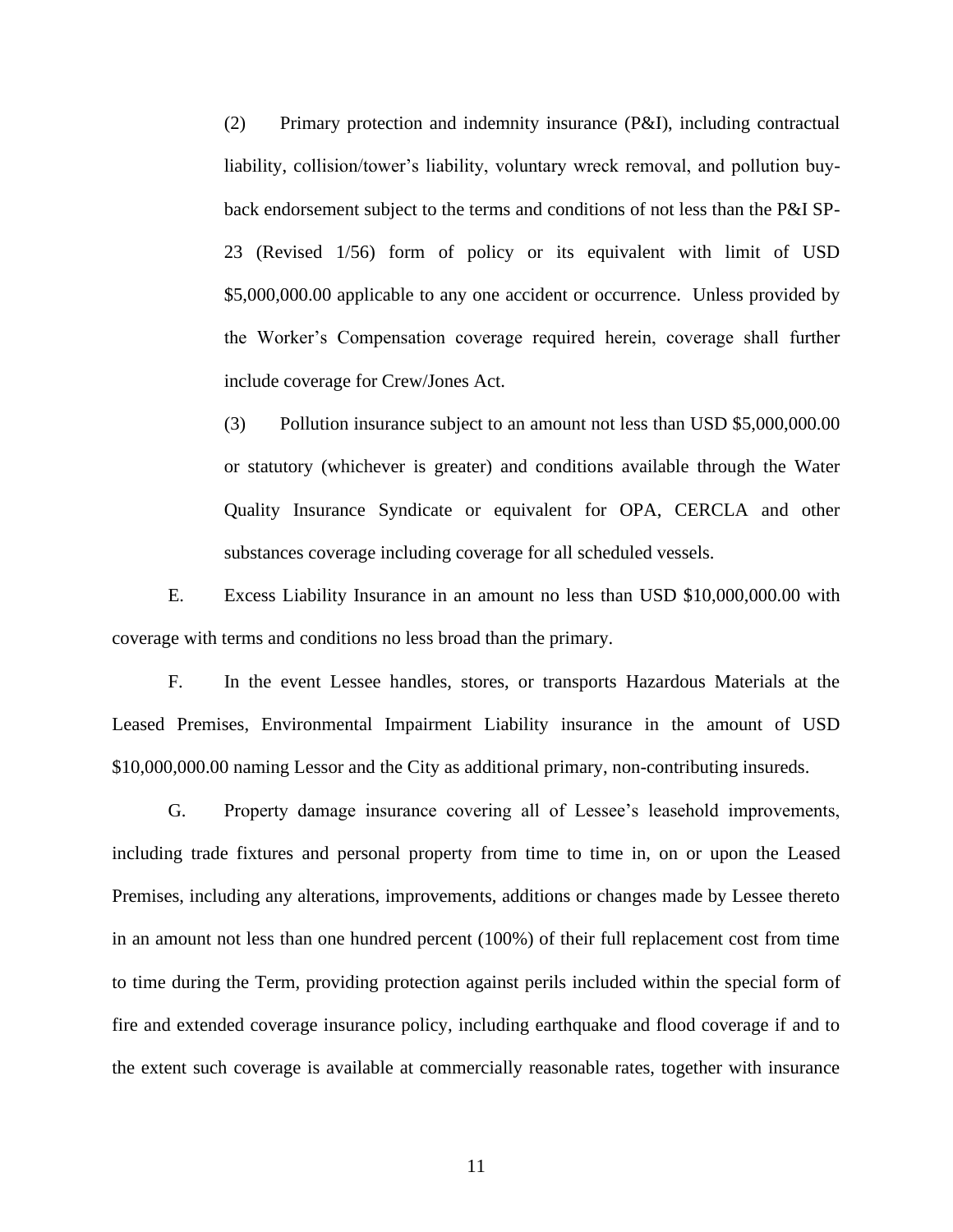against sprinkler leakage or other sprinkler damage, vandalism and malicious mischief. Any policy proceeds from such insurance payable for the physical damage to improvements within the Leased Premises, so long as this Lease shall remain in effect, shall be applied first for the repair, reconstruction, restoration or replacement of the improvements damaged or destroyed.

H. [Intentionally deleted]

I. Where allowable by law, Lessee shall obtain from each of its insurers a waiver of subrogation on all required coverage of the Lessee in favor of Lessor and the Port Authority and, with the exception of Workers' Compensation and Hull Coverage, name Lessor and the Port Authority as additional insureds in each insurance policy required of Lessee set forth above. With respect to the property coverage required, Lessor and the Port Authority shall be named as a loss payee as their interest may appear. No "other insurance" provision shall be applicable to Lessor by virtue of having been named an additional insured or loss payee under any policy of insurance and Lessee's insurance shall be primary and non-contributory with respect to Lessor. Lessee shall ensure that any endorsement naming Lessor and the Port Authority as an additional insured shall not exclude from coverage the sole negligence of the additional insureds. Lessee shall be responsible for payment of all deductibles, premiums, and retentions in connection with the insurance required of Lessee hereunder, and for payment for all expenditures incurred under any "sue and labor" provision under any policy. The foregoing insurance policies shall each provide that there shall be no recourse against Lessor for payment of premiums, commissions, club calls, assessments, or advances.

J. All policies referred to above shall: (i) be taken out with insurers licensed to do business in Missouri having an A.M. Best's rating of A-, Class IX, or better, or otherwise approved in advance by Lessor, such approval not to be unreasonably withheld; (ii) be non-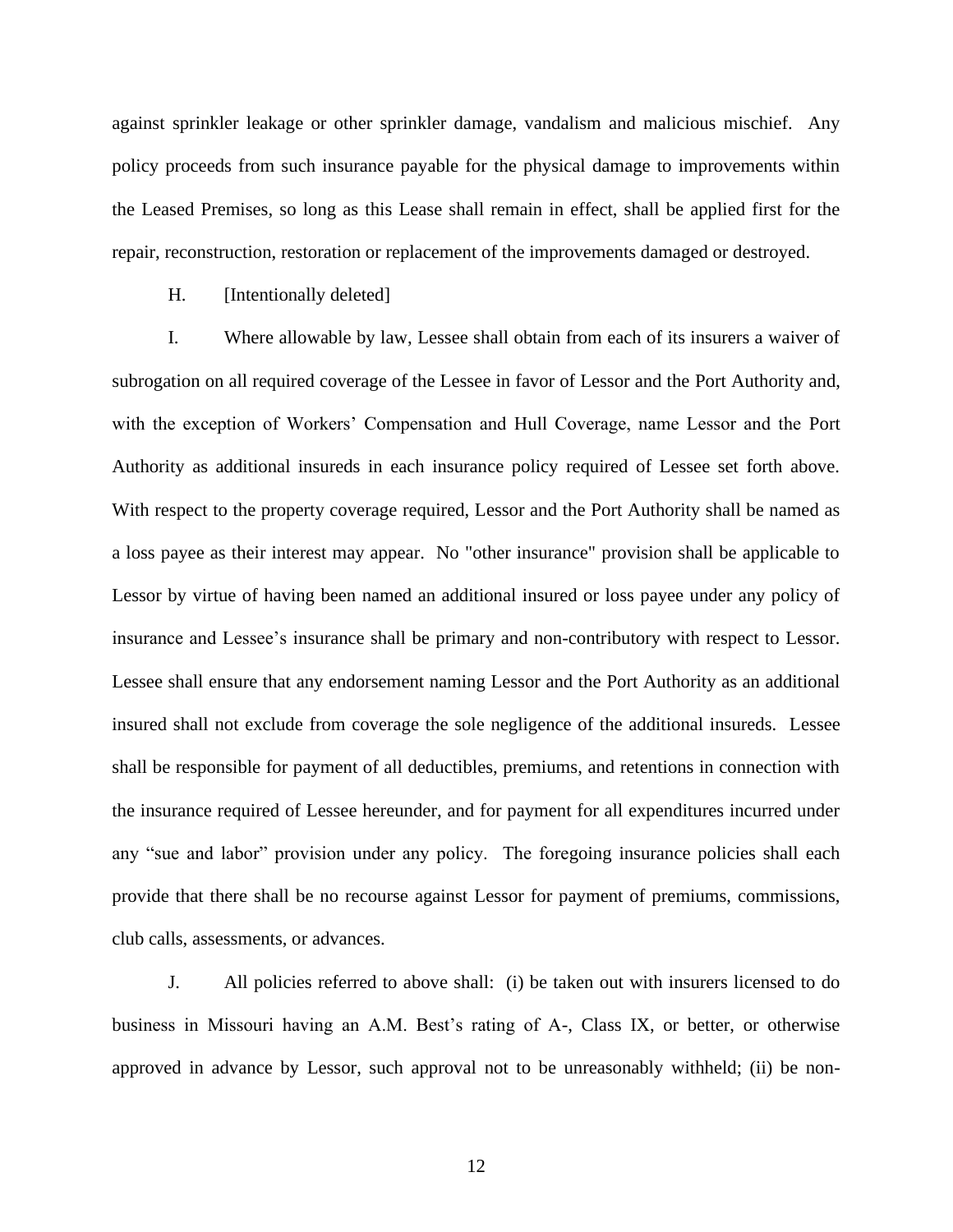contributing with, and shall apply only as primary and not as excess to any other insurance available to Lessor or any mortgagee of Lessor; (iii) [intentionally deleted]; and (iv) provide for thirty (30) days' prior written notice of material changes and ten (10) days' prior written notice shall be provided in the event of cancellation due to the non-payment of premium. Lessee shall provide certificates of insurance and/or copies of all policies and endorsements as reasonably requested by Lessor on or before the Commencement Date and thereafter at times of renewal or changes in coverage or insurer and upon request by Lessor.

Lessee and all those claiming by, through or under Lessee shall store their property in, and shall occupy and use the Leased Premises and any improvements therein and appurtenances thereto, solely at their own risk, and Lessee and all those claiming by, through or under Lessee hereby release Lessor, to the full extent permitted by law, from any and all claims of every kind, including loss of life, personal or bodily injury, damage to merchandise, equipment, fixtures or other property, or damage to business or from business interruption, arising, directly or indirectly, out of, from or on account of such occupancy or use of the Leased Premises, or resulting from any present or future condition or state of repair thereof. Lessee shall defend and indemnify Lessor, and the Port Authority, and their respective governing members, directors, officers, agents, attorneys, employees, independent contractors, and successors and assigns (collectively, "Indemnified Parties") and save Indemnified Parties harmless from and against any and all claims against Indemnified Parties arising from (a) Lessee's or of any of its agents', contractors', employees', invitees' or licensees', sublessees' or other occupants' use of the Leased Premises, the conduct of its business thereon, or from any activity, work or thing done, permitted or suffered by Lessee in or about the Leased Premises, (b) the nonperformance of any covenant or agreement on Lessee's part to be performed pursuant to the terms of this Lease, (c)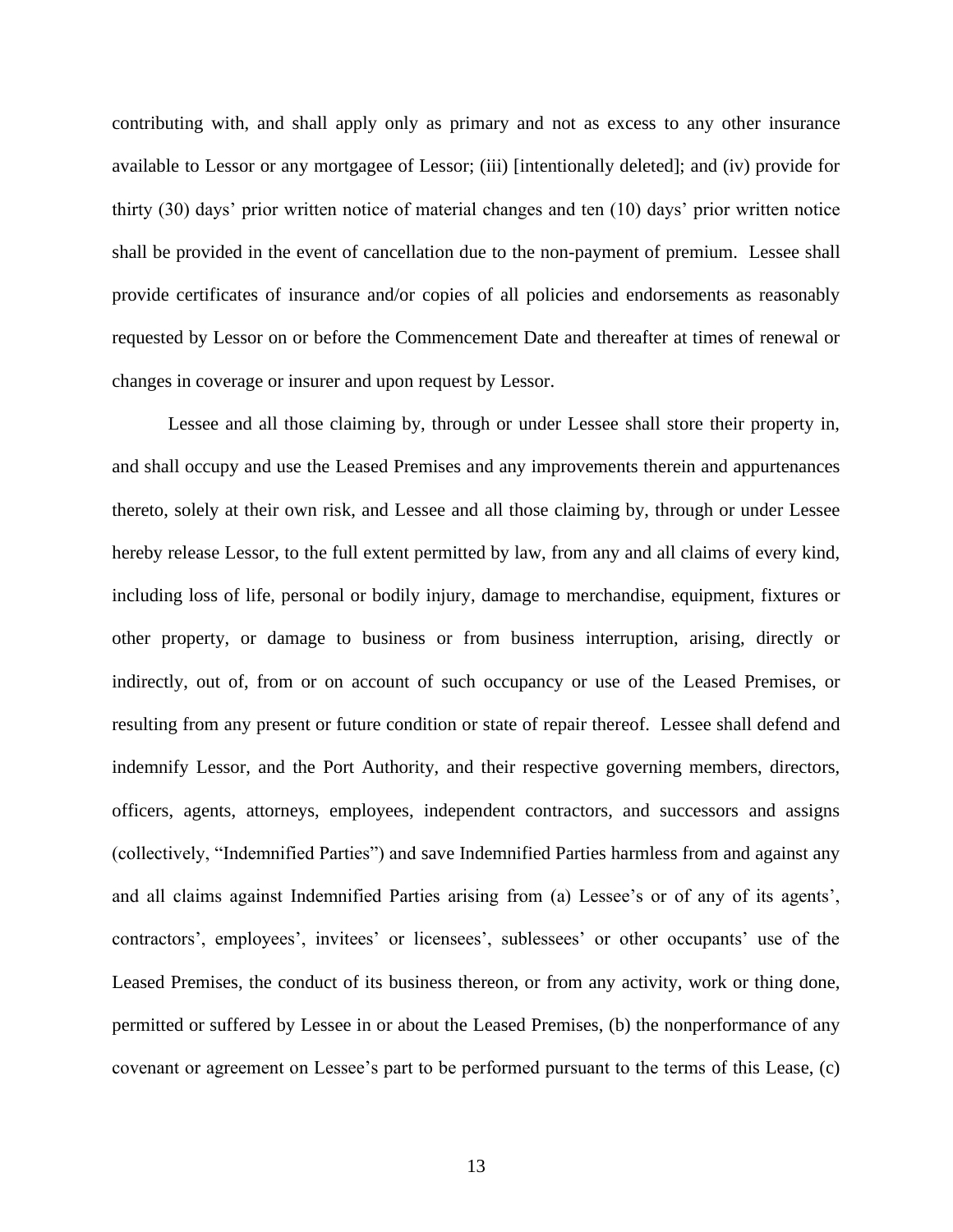any act or negligence of Lessee or of any of its agents, contractors, employees, invitees or licensees, sublessees or other occupants, and from and against all costs, fines, judgments, reasonable counsel fees, expenses and liabilities incurred in any such claim or in any action or proceeding brought thereon, (d) Lessee's or of any of its agents', contractors', employees', invitees' or licensees', sublessees' or other occupants failure to comply with any and all governmental laws, ordinances and regulations applicable to the condition or use of the Leased Premises or its occupancy, (e) any hazardous material activity by Lessee, its successors or assigns, or at the Leased Premises, (f) the operation of any applicable environmental law against Lessee or Leased Premises, (g) any environmental assessment, investigation, and environmental remediation expenses, (h) the violation at the Leased Premises or by Lessee of any applicable environmental law, or (i) any third party claims or suits filed or asserted.. In case any action or proceeding be brought against Indemnified Parties by reason of any such claim, Lessee, upon written notice from Indemnified Parties, covenants to resist or defend at Lessee's expense such action or proceeding by counsel reasonably satisfactory to Lessor and be responsible for all reasonable and necessary costs and expenses incurred by any one or more of the Indemnified Parties in connection with any such claim. The provisions of this Section shall survive the termination of this Lease with respect to any claims or liabilities accruing prior to such termination. Notwithstanding the foregoing, Lessee's indemnification obligations set forth above shall not apply to any claims arising from the negligence or intentional misconduct of any of the Indemnified Parties.

Lessee shall require all licensees, sublessees or other occupants of the Leased Premises to provide insurance consistent with the terms and conditions set forth above and furnish to Lessor reasonable satisfactory evidence that such insurance is in effect.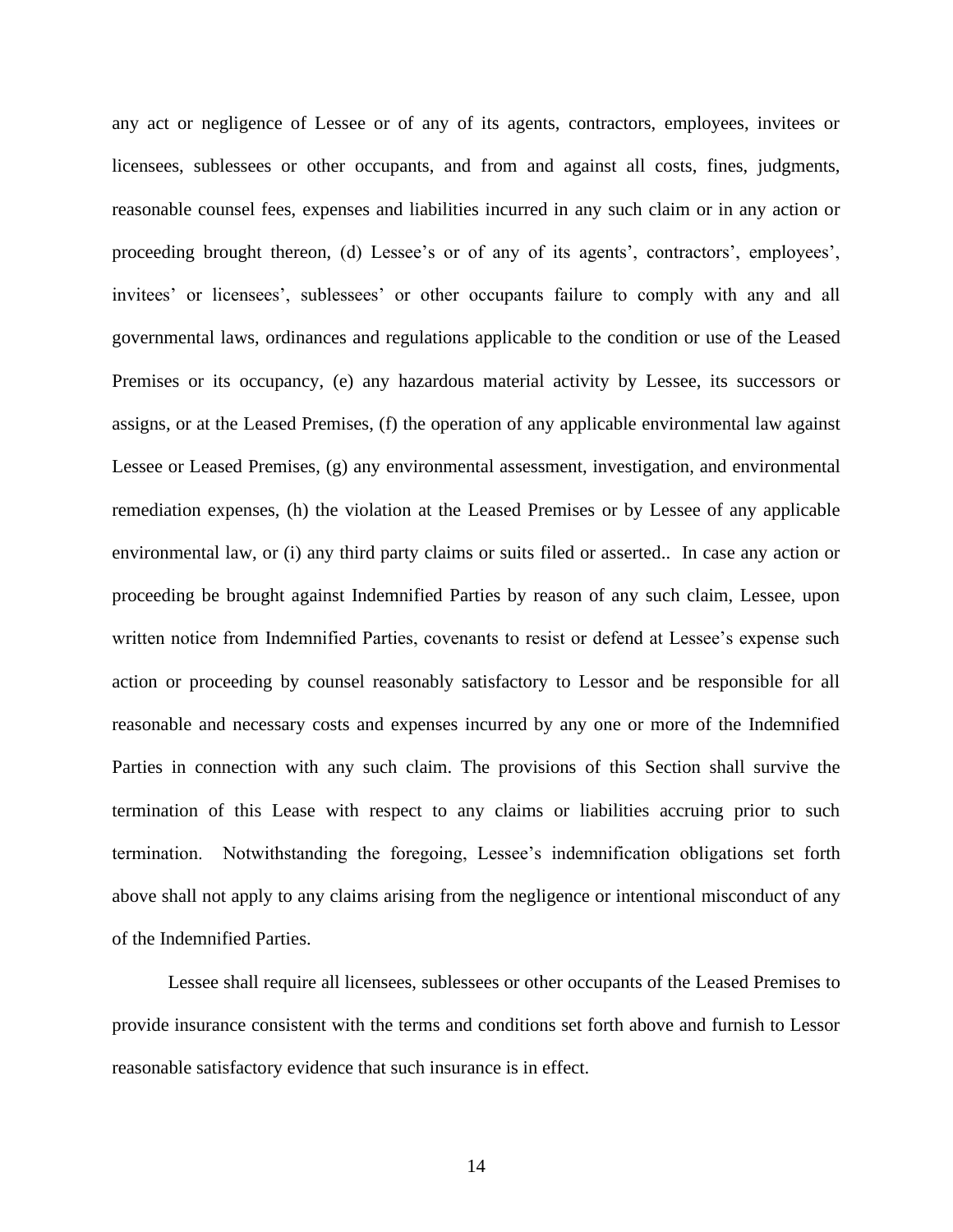14. Event of Default. The occurrence of any one or more of the following events shall constitute an "Event of Default" by Lessee:

<span id="page-19-0"></span>A. The failure by Lessee to make any payment of Rent or other amounts owed hereunder within five (5) business days after written notice from Lessor that said payment is due and unpaid.

<span id="page-19-1"></span>B. The failure by Lessee to maintain the insurance required under this Lease, where such failure shall continue for a period of five (5) business days after written notice hereof from Lessor to Lessee, unless Lessee's insurance shall have lapsed in which event no such notice shall be required.

C. The failure by Lessee to observe or perform any of the other covenants, conditions or provisions of this Lease to be observed or performed by Lessee, other than described in Sections [\(A\)](#page-19-0) and [\(B\)](#page-19-1) above, where such failure shall continue for a period of thirty (30) days after written notice hereof from Lessor to Lessee; provided, however, that if the nature of Lessee's default is such that more than thirty (30) days are reasonably required for its cure, then Lessee shall not be deemed to be in default if Lessee commenced such cure within said thirty (30) day period and thereafter diligently pursues such cure to completion (but in no event longer than ninety (90) days after the default).

D. (i) The making by Lessee of any general assignment, or general arrangement for the benefit of creditors; (ii) filing by or against Lessee of a petition to have Lessee adjudicated a bankrupt or a petition for reorganization or arrangement under any law relating to bankruptcy (unless, in the case of a petition filed against Lessee, the same is dismissed within sixty (60) days); (iii) the appointment of a trustee or receiver to take possession of substantially all of Lessee's assets located at the Leased Premises or of Lessee's interest in this Lease, where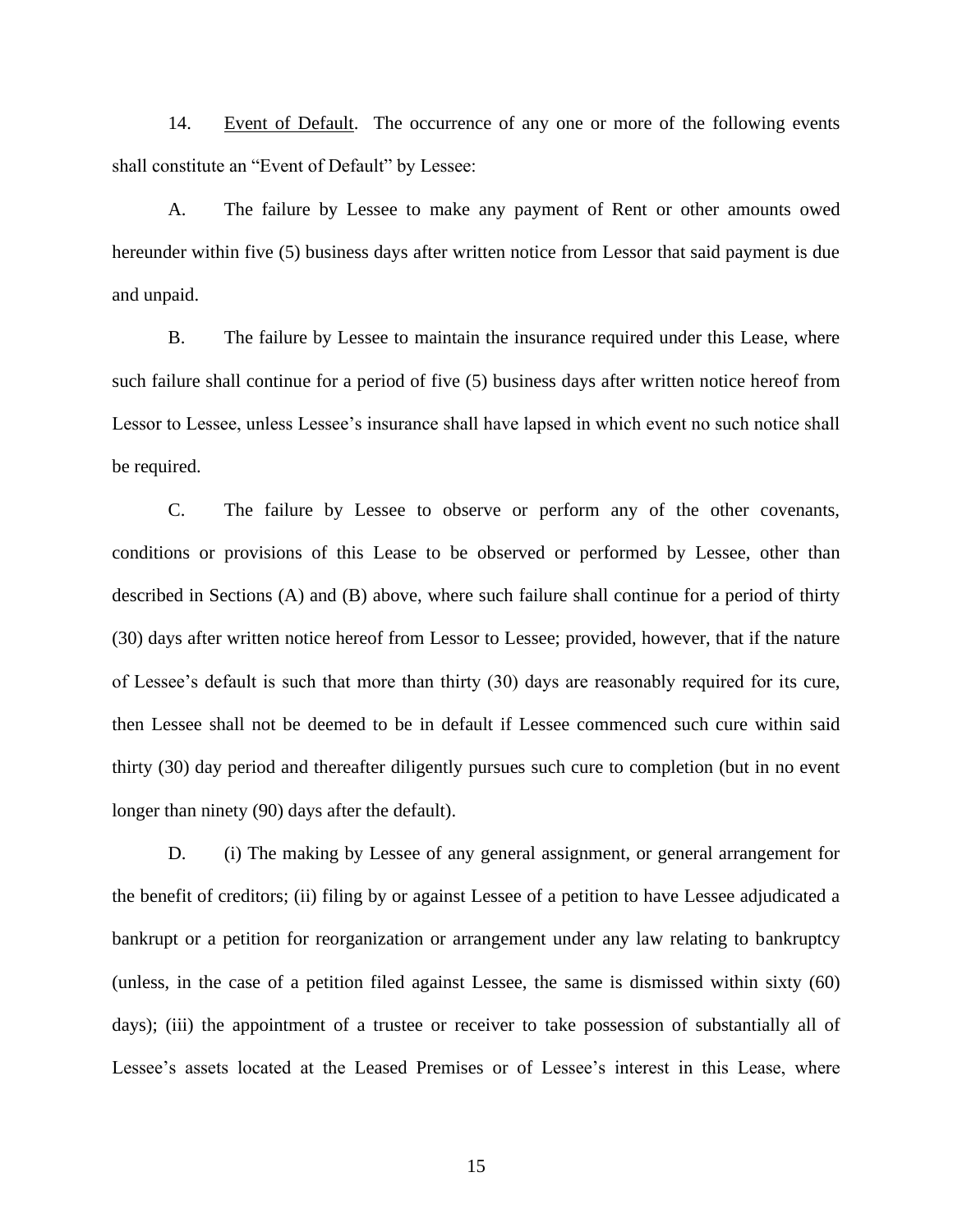possession is not restored to Lessee within sixty (60) days; or (iv) the attachment, execution or other judicial seizure of substantially all of Lessee's assets located at the Leased Premises or of Lessee's interest in this Lease, where such seizure is not discharged within sixty (60) days.

E. In the event that either (a) Lessee's business fails to operate for any reason for any period in excess of ninety (90) days and Lessee fails to use due diligence to resume its operations, or (b) Lessee's business fails to operate for any reason for any period in excess of one-hundred eighty (180) days regardless of Lessee's due diligence.

15. Remedies. Upon an Event of Default by Lessee, Lessor shall have the following remedies, which shall not be exclusive but shall be cumulative and shall be in addition to any other remedies now or hereafter allowed by law, with or without further notice or demand:

A. Terminate Lessee's right to possession of the Leased Premises by any lawful means, without terminating this Lease, and Lessee shall immediately surrender possession of the Leased Premises to Lessor. Upon regaining possession of the Leased Premises, Lessor may relet the same or any part thereof to any person or entity for such rent, for such period (including periods beyond the Term of this Lease), and upon such terms as Lessor, acting in good faith, deems reasonable. In connection with regaining possession of the Leased Premises and re-letting the Leased Premises (if the same are re-let), Lessor shall be entitled to recover from Lessee the reasonable cost of recovering possession of the Leased Premises, the reasonable expenses of reletting (including necessary renovation, maintenance, repairs and alteration of the Leased Premises, and lease commissions), reasonable attorneys' fees, and disbursements ("Lessor's Expenses"). All of Lessor's Expenses shall be charged against the rents collected on any reletting of the Leased Premises, and if the rents collected by Lessor upon any re-letting (after deducting therefrom Lessor's Expenses) are insufficient to pay the full amount of the Annual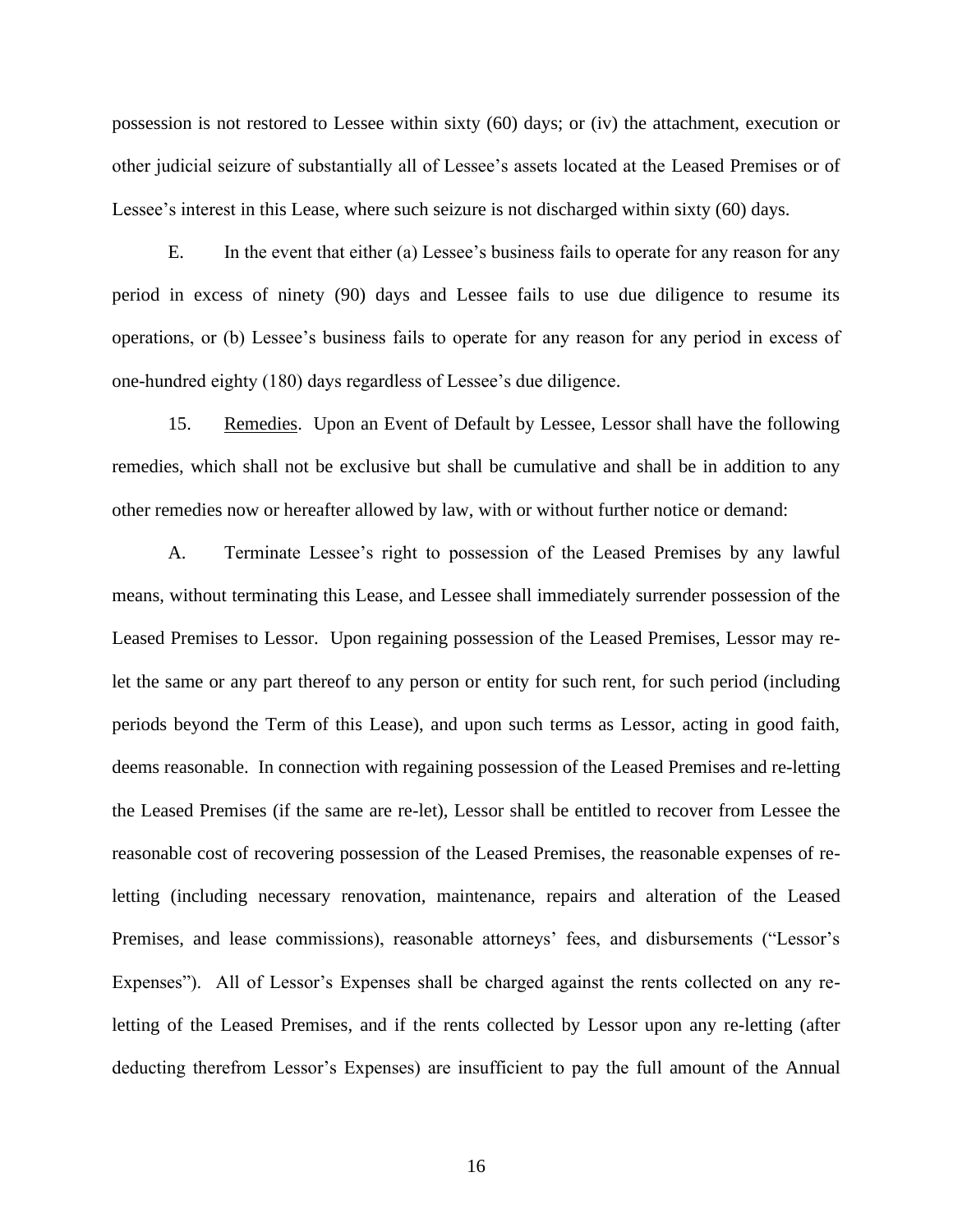Base Rent and other amounts due from Lessee hereunder as the same become due, Lessee shall pay Lessor the amount of the deficiency monthly on demand. If the rents collected by Lessor upon any re-letting (after deducting therefrom Lessor's Expenses) exceed the full amount of the Annual Base Rent and other amounts due from Lessee hereunder, all such excess shall be retained by Lessor and Lessee shall have no interest therein, provided, however, that such excess, if any, shall be applied against any other liability of Lessee under this Lease.

B. Maintain Lessee's right to possession in which case this Lease shall continue in effect whether or not Lessee shall have abandoned the Leased Premises. In such event Lessor shall be entitled to recover Annual Base Rent and any other amount due from Lessee as it becomes due hereunder.

C. Terminate this Lease, in which event Lessee shall immediately surrender possession of the Leased Premises to Lessor, and Lessor shall have the right to regain possession of the Leased Premises by any lawful means should Lessee fail to surrender the same.

D. Lessor shall be required to make commercially reasonable efforts to mitigate Lessor's damages upon the occurrence of an Event of Default.

E. If Lessor pays any sum or incurs any expense in curing the Event of Default by Lessee, Lessee shall reimburse Lessor upon demand for the amount of such payment or expense with interest at the rate of ten percent (10%) per annum or the maximum lawful rate that Lessor may charge Lessee under applicable laws, whichever is less, from the date the sum is paid or the expense is incurred until Lessor is reimbursed by Lessee.

F. Pursue any other remedy now or hereafter available to Lessor under the laws or judicial decisions of the State of Missouri.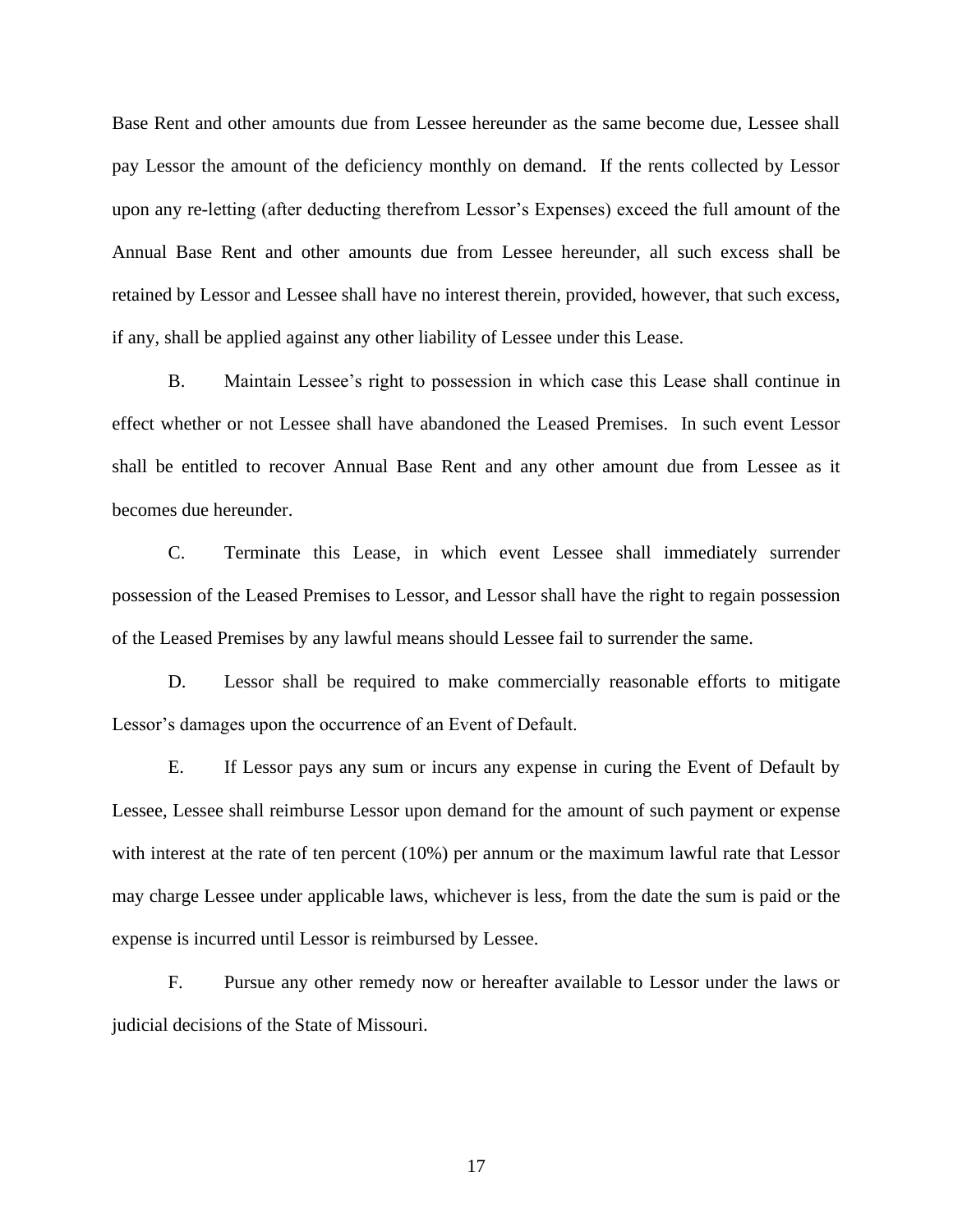16. Late Charge. Lessee hereby acknowledges that late payment by Lessee to Lessor of Annual Base Rent and other sums due hereunder will cause Lessor to incur costs not contemplated by this Lease, the exact amount of which will be extremely difficult to ascertain. Such costs include, but are not limited to, processing and accounting charges, and late charges which may be imposed by Lessor. Accordingly, if any installment of Annual Base Rent or any other sum due from Lessee shall not be received by Lessor or Lessor's designee within ten (10) days after such amount shall be due, Lessee shall pay to Lessor a late charge equal to the lesser of (i) five percent (5%) of such overdue amount, or (ii) Two Thousand Dollars (\$2,000.00). The parties hereby agree that such late charge represents a fair and reasonable estimate of the costs Lessor will incur by reason of late payment by Lessee. Acceptance of such late charge by Lessor shall in no event constitute a waiver of Lessee's default with respect to such overdue amount, nor prevent Lessor from exercising any of the other rights and remedies granted hereunder.

17. No Constructive Waiver. No waiver of any forfeiture, by acceptance of rent or otherwise, shall waive any subsequent cause of forfeiture, or breach of any condition of this Lease; nor shall any consent by Lessor to any assignment or subletting of said Leased Premises, or any part thereof, be held to waive or release any assignee or sub-lessee from any of the foregoing conditions or covenants as against him or them; but every such assignee and sub-lessee shall be expressly subject thereof.

18. Non-appropriation. The parties agree that Lessor, being a governmental entity, has the limitation of appropriation on its financial obligations herein.

19. Assignment. Any sublease, transfer, sale or assignment of Lessee's rights or interests under this Lease, and/or change in corporate structure of Lessee are not permitted under this Lease without the prior written approval of the Lessor, Board of Public Service of the City of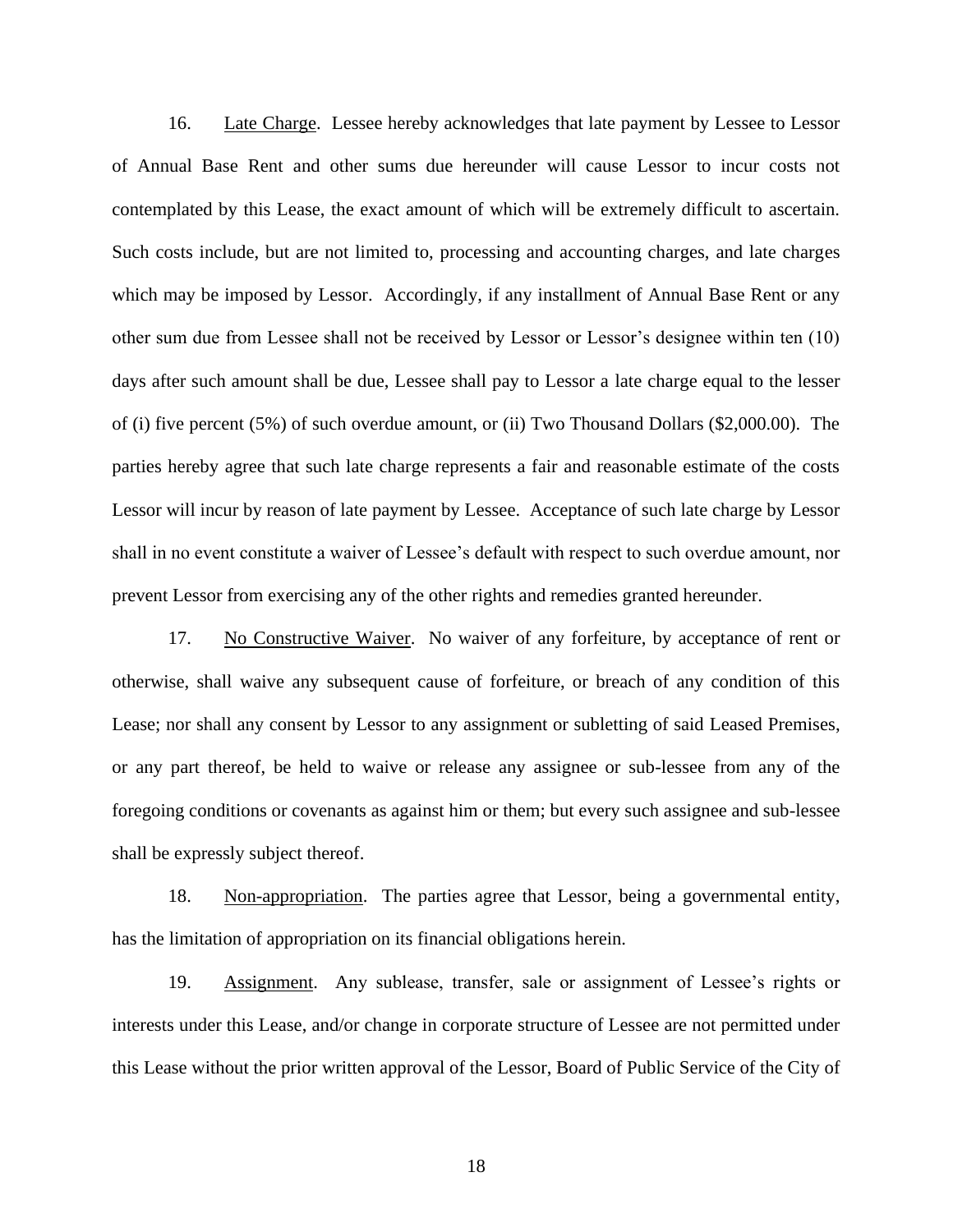St. Louis, and the Port Commission of the City of St. Louis, such approval not to be unreasonably withheld.

This Lease may be canceled at the option of the Lessor, in the Lessor's sole discretion, if, at any time during the Term of this Lease, the person or persons who on the date of execution of this Lease owns or own a majority of the Lessee's voting shares of stock, ceases or cease to own a majority of such shares, except if such change in ownership is the result of transfer(s) by inheritance, or the result of a public offering pursuant to the Securities and Exchange Act of 1934, as amended, or the result of merger of the Lessee into or consolidation with another corporation.

This Lease may be canceled at the option of the Lessor, in its sole discretion, if the Lessee sells a majority of or all of the assets of the Lessee without Board of Public Service and Port Commission approval, which approval shall not be unreasonably withheld. If sale, transfer or assignment of Lessee's stock is approved, all parts of this Lease are binding on the purchaser, transferee or assignee. If the approvals described in this Section are obtained with respect to an action described in this Section, or if no such approvals are required with respect to an action described in this section, all parts of this Lease are binding on any sublessee, assignee, or new or modified corporate entity.

20. Successors. Whenever the word "Lessor" is used herein it shall be construed to include the heirs, executors, administrators, successors, assigns or legal representatives of Lessor; and the word "Lessee" shall include the heirs, executors, administrators, successors, assigns or legal representatives of Lessee and the words Lessor and Lessee shall include single and plural, individual or corporation, subject always to the restrictions herein contained, as to subletting or assignment of this Lease.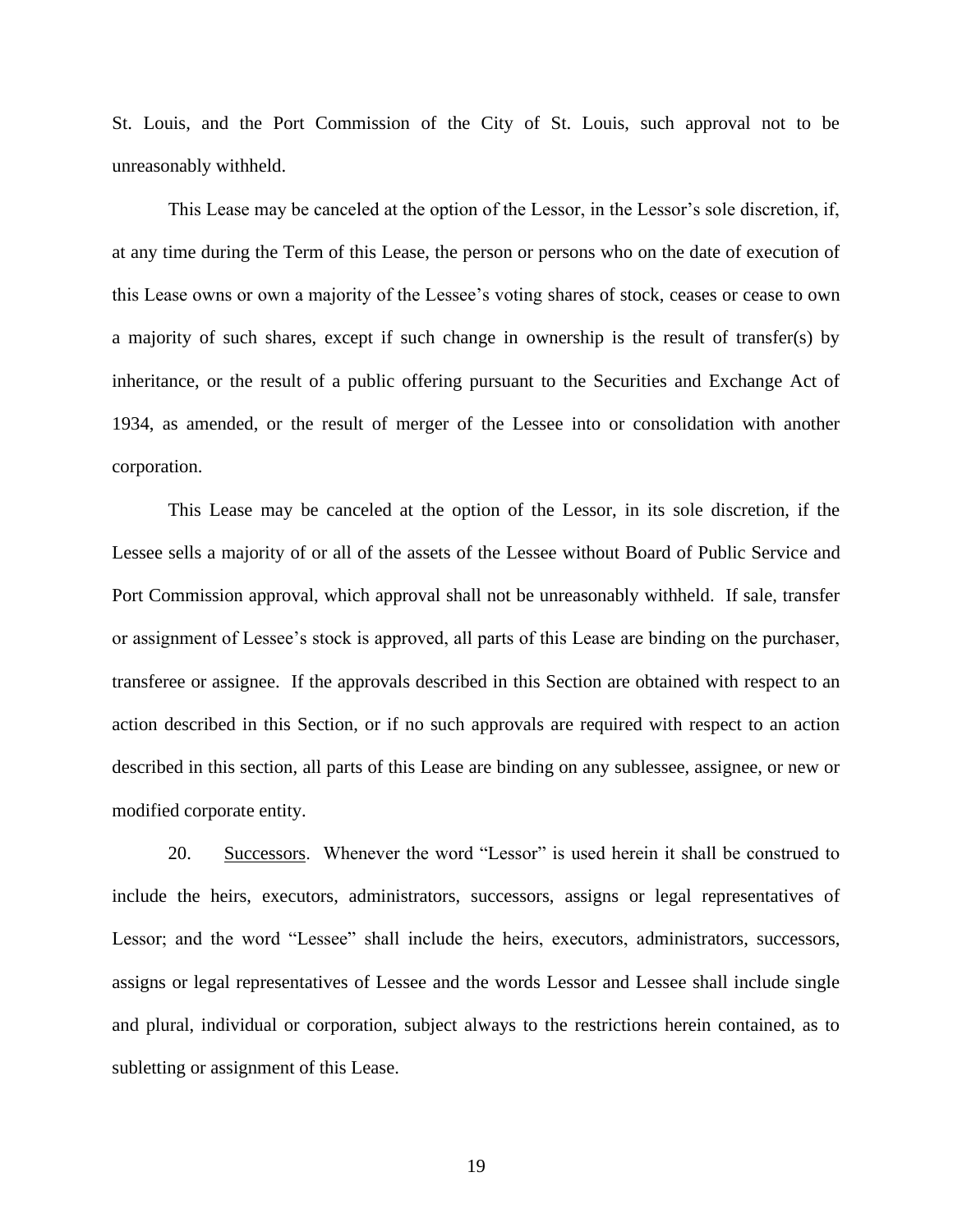21. Lessor's Access. Lessor has the right, but not the obligation, to inspect the Leased Premises at any time to determine whether the Leased Premises are in the condition required under this Lease, whether Lessee is complying with its obligations under this Lease, and to evaluate all maintenance and repairs of the entire facility. Lessor and its representatives, contractors, agents and other governmental authorities and entities, may enter upon the Leased Premises at any time for the purpose of exercising any or all of the foregoing rights hereby reserved without being deemed guilty of an eviction or disturbance of Lessee's use or possession and without being liable in any manner to Lessee. Lessor assumes no obligation to enter the Leased Premises or to make any inspections thereof. Notwithstanding the foregoing, except in the case of an emergency, any entry onto the Leased Premises by Lessor shall be conducted during normal business hours after Lessor has given Lessee at least one (1) business days advance notice of such desired entry and shall be conducted in a manner that minimizes interruption to Lessee's business to the extent reasonably practicable.

22. Cargo and Storage. Lessee shall be responsible for all items handled and stored on the Leased Premises, including, but not limited to, all customs duties, manifests, billing, demurrage (goods and equipment), accidents, damage to goods, overloading, special cargo needs, and relations with fleeting and other facilities. Lessee shall properly dispose of all spilled cargo, damaged equipment or any other trash and shall not bury such items on the Leased Premises. Lessee may not dump trash, spilled cargo, damaged tarps, broken cables or any debris or unwanted materials on the Leased Premises. Lessee shall not store abandoned cargo or material on the Leased Premises. Lessee shall handle and dispose of all corrosive cargo or material in accordance with all laws, regulations and permits. The Lessee shall not store, or allow the storage of, any garbage or trash on the Leased Premises or mooring area. Further,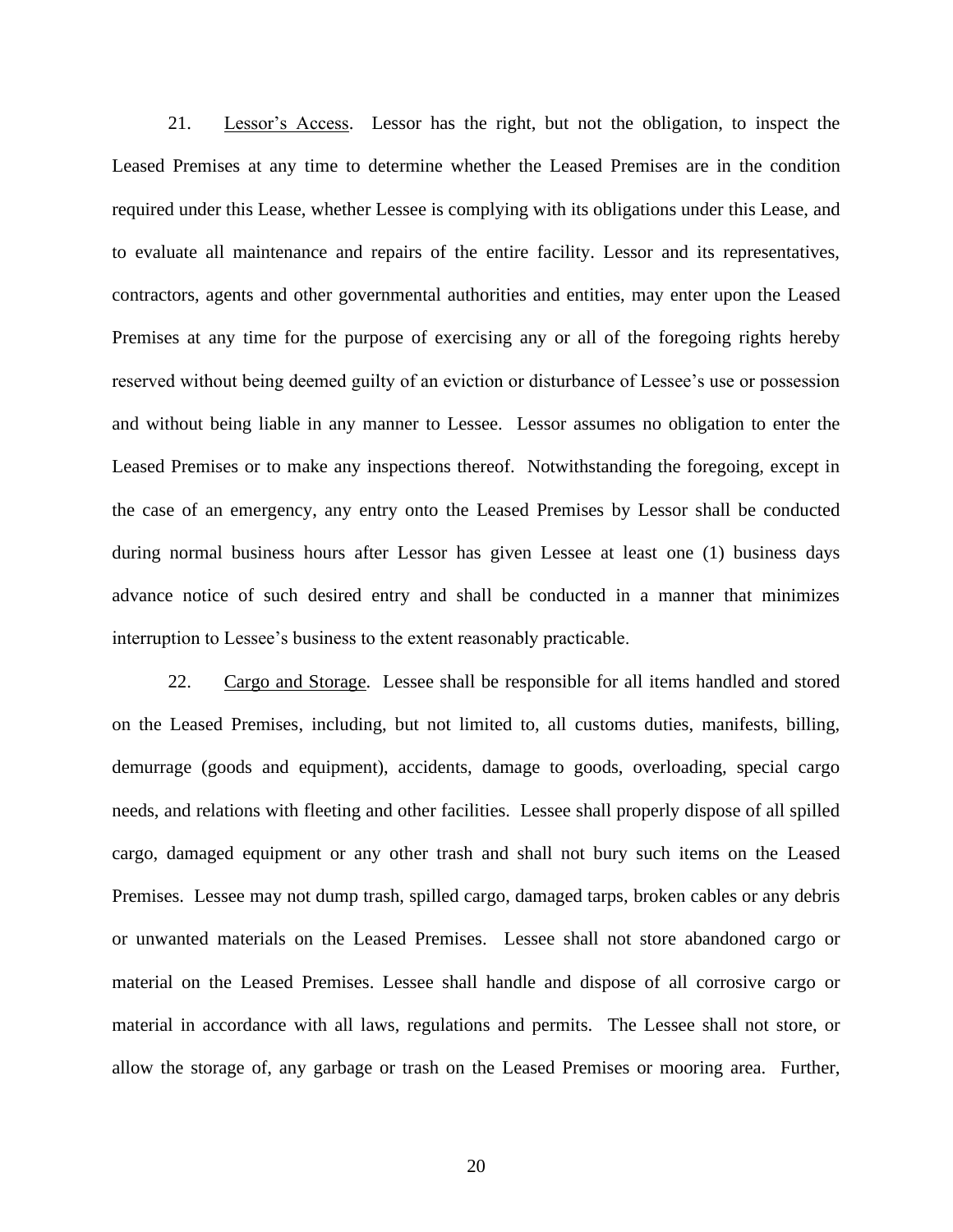Lessee shall ensure that Lessee, Lessee's customers, and employees and/or guests of Lessee do not throw trash or any articles or materials of any sort whatsoever into the river or onto any portion of the wharf, mooring area, or Leased Premises. Lessee shall be responsible for enforcing this prohibition. Lessee shall also be responsible for ensuring that the Leased Premises and the adjoining river are at all times neat and free of all trash, rubble, and debris, regardless of whether or not such trash, rubble, and debris was deposited by Lessee.

23. Holdover. In the event Lessee remains in possession of the Leased Premises after the expiration of the Term without the consent of Lessor, Lessee shall pay Annual Base Rent during the first thirty (30) days of Lessee's holdover, an amount equal to one hundred fifty percent (150%) of the Annual Base Rent paid during the year of the Term (pro-rated for the period of Lessee's holdover), and if such holdover extends more than thirty (30) days, Lessee shall pay Annual Base Rent for any period in excess of 30 days, an amount equal to two hundred percent (200%) of the Annual Base Rent paid during the year of the Term (pro-rated for the period of Lessee's holdover). Lessee shall also pay the full amount of all other charges payable by Lessee under the Lease during such holdover period.

24. No Personal Liability. No member, official, or employee of the City, Port Authority, or Lessee shall be personally liable to the other party or any successor in interest or assign of the other party, in the event of any default or breach by such party, successor or assign of any of the obligations of this Lease.

25. Notices. All notices, demands, consents, approvals, certificates and other communications required by this Lease to be given by either party hereunder shall be in writing and shall be hand delivered or sent by overnight expedited delivery service (such as UPS or Fed Ex) or sent by United States first class mail, postage prepaid, addressed to the appropriate party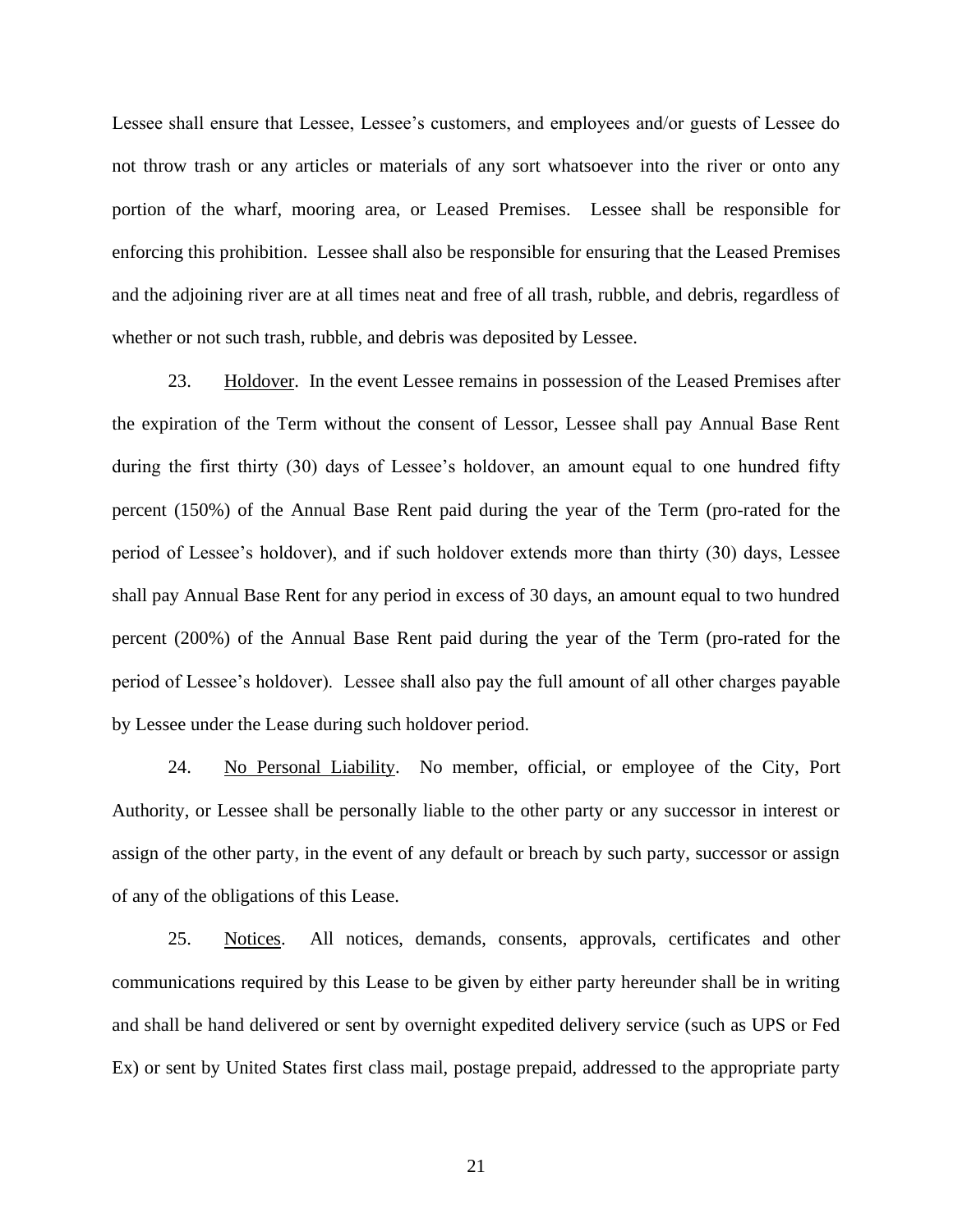at its address set forth below, or at such other address as such party shall have last designated by notice to the other. Notices, demands, consents, approvals, certificates and other communications shall be deemed given when delivered or three days after mailing; provided, however, that if any such notice or other communication shall also be sent electronically or by fax machine, such notice shall be deemed given at the time and on the date of electronic or machine transmittal if the sending party receives a written send verification on its machines and forwards a copy thereof with its mailed or courier delivered notice or communication.

A. In the case of Lessee, to:

\_\_\_\_\_\_\_\_\_\_\_\_\_\_\_\_\_\_\_\_\_\_\_\_\_ \_\_\_\_\_\_\_\_\_\_\_\_\_\_\_\_\_\_\_\_\_\_\_\_\_

| Attention:                 |  |
|----------------------------|--|
| With a copy to:            |  |
|                            |  |
|                            |  |
| Attention:                 |  |
| In the case of Lessor, to: |  |

The Port Authority Commission of the City of St. Louis 1520 Market, Street, Suite 2000 St. Louis, Missouri 63103 Attention: Executive Director

*With copies to*:

City of St. Louis City Counselor City Hall 1200 Market Street, Room 314 St. Louis, Missouri 63103 Attention: City Counselor

and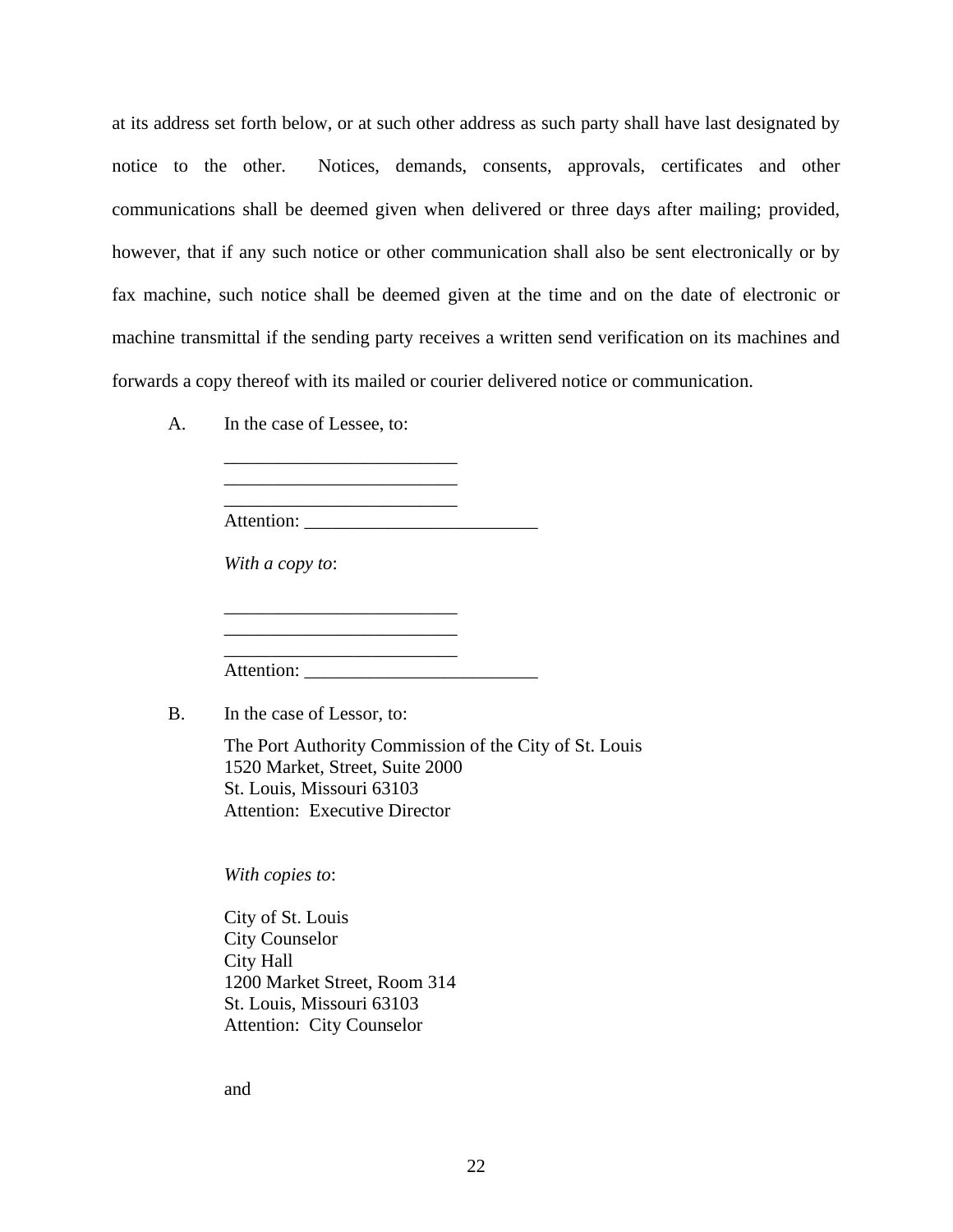The Port Authority 1520 Market, Street, Suite 2000 St. Louis, Missouri 63103 Attention: Susan Taylor, Director Facsimile: (314) 613-7011

26. Choice of Laws. This Lease shall be construed and enforced in accordance with the internal laws of the State of Missouri applicable to contracts performed wholly therein without reference to its conflict of laws principles. The parties shall comply with the City Charter and ordinances of the City, including Chapter 21 of the Revised Code of the City, and relevant Mayor's Executive Orders.

27. WAIVER OF JURY TRIAL AND VENUE. THE PARTIES VOLUNTARILY, KNOWINGLY, AND IRREVOCABLE WAIVE ANY CONSTITUTIONAL OR OTHER RIGHT SUCH PARTY MAY HAVE TO A TRIAL BY JURY IN THE EVENT OF LITIGATION CONCERNING ANY CLAIM, DEMAND, ACTION OR CAUSE OF ACTION ARISING UNDER THIS LEASE, THE PARTIES' PERFORMANCE HEREUNDER OR ANY OTHER RELATED INSTRUMENT, DOCUMENT OR AGREEMENT EXECUTED OR DELIVERED IN CONNECTION HEREWITH; WHETHER NOW EXISTING OR HEREAFTER ARISING, AT LAW OR IN EQUITY, INCLUDING, WITHOUT LIMITATION, CONTRACT CLAIMS, TORT CLAIMS, BREACH OF DUTY CLAIMS AND ALL OTHER COMMON LAW OR STATUTORY CLAIMS. EACH OF LESSOR AND LESSEE HEREBY CONSENTS AND AGREES THAT ANY SUCH CLAIM, DEMAND, ACTION OR CAUSE OF ACTION SHALL BE DECIDED BY A TRIAL COURT WITHOUT A JURY, AND THAT EITHER PARTY TO THIS LEASE MAY FILE AN ORIGINAL COUNTERPART OR A COPY HEREOF WITH ANY COURT AS WRITTEN EVIDENCE OF THE CONSENT OF LESSOR AND LESSEE TO THE WAIVER OF ITS RIGHT TO TRIAL BY JURY. LESSOR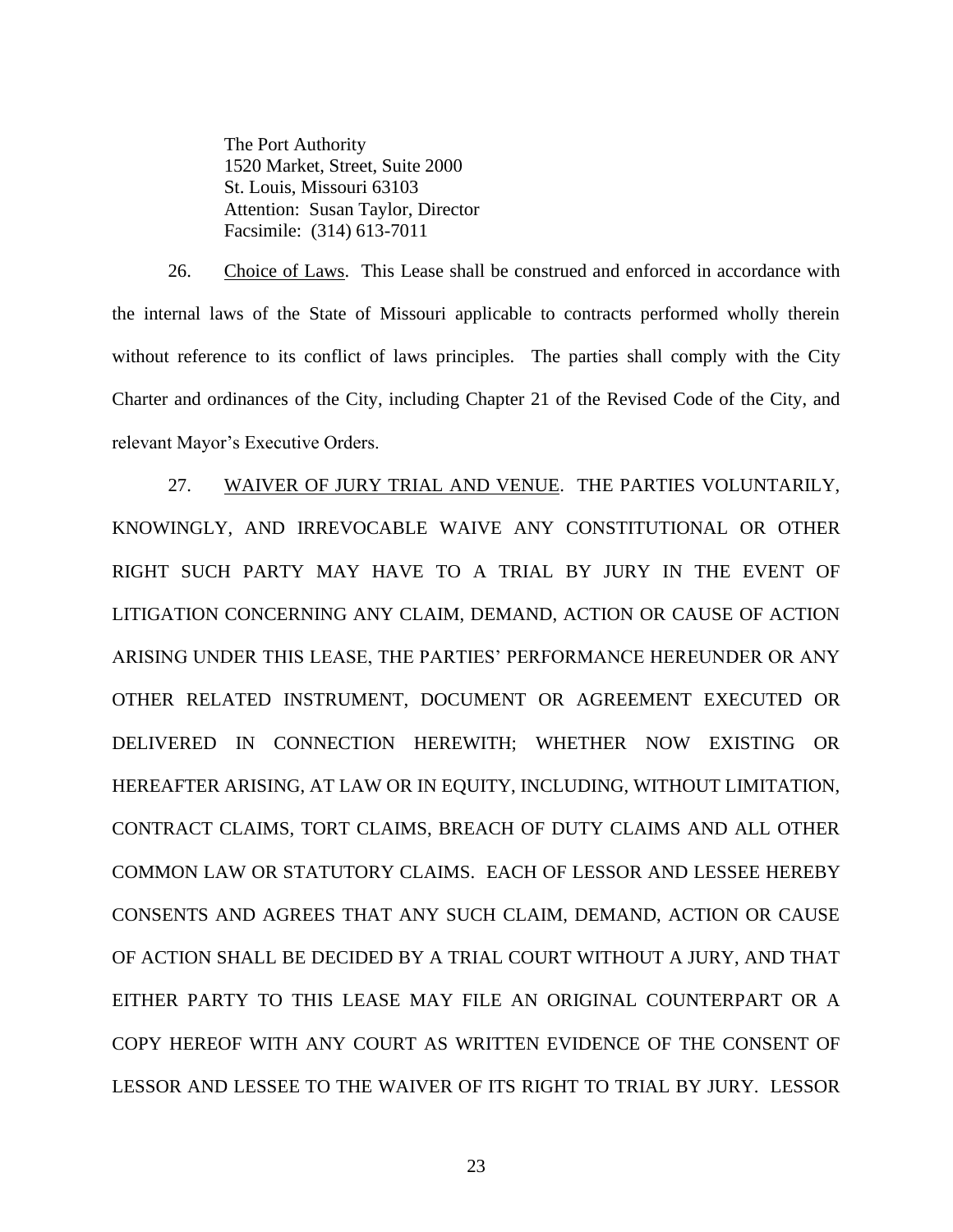AND LESSEE EACH ACKNOWLEDGES AND AGREES THAT IT HAS RECEIVED FULL AND SUFFICIENT CONSIDERATION FOR THIS PROVISION AND THAT THIS PROVISION IS A MATERIAL INDUCEMENT FOR THE OTHER ENTERING INTO THIS LEASE. THE PARTIES AGREE THAT ANY ACTION AT LAW OR IN EQUITY RELATING TO THIS LEASE SHALL BE BROUGHT IN THE CIRCUIT COURT FOR THE CITY OF ST. LOUIS, STATE OF MISSOURI OR IN THE UNITED STATES DISTRICT COURT, EASTERN DISTRICT OF MISSOURI, AND THAT NO PARTY SHALL OBJECT TO THE FOREGOING VENUES AS AN INCONVENIENT FORUM.

28. Attorney Fees. In any litigation or other proceeding in which a party seeks to enforce its rights under this Lease or seeks a declaration of any rights or obligations under this Lease, the prevailing party in such dispute shall be awarded its reasonably attorney fees, costs and expenses incurred in connection with such litigation or proceeding.

29. Headings. The headings of the Sections of this Lease are inserted for convenience only and shall not affect the meaning or interpretation of this Lease or any provisions hereof.

30. Representations of Lessee. Lessee hereby represents and warrants to Lessor as of the date hereof:

A. Lessee is a \_\_\_\_\_\_\_\_\_\_\_\_\_\_\_\_\_\_ duly created and existing under the laws of the State of \_\_\_\_\_\_\_\_\_\_\_\_\_\_\_\_\_\_\_\_\_\_\_\_\_.

B. Lessee has full power and authority to enter into this Lease and to carry out its obligations under this Lease and, by proper actions of its [operating agreement], has been duly authorized to execute and deliver this Lease.

C. This Lease is and, when executed and delivered, will be, the legal, valid and binding obligation of Lessee, enforceable against Lessee in accordance with its terms.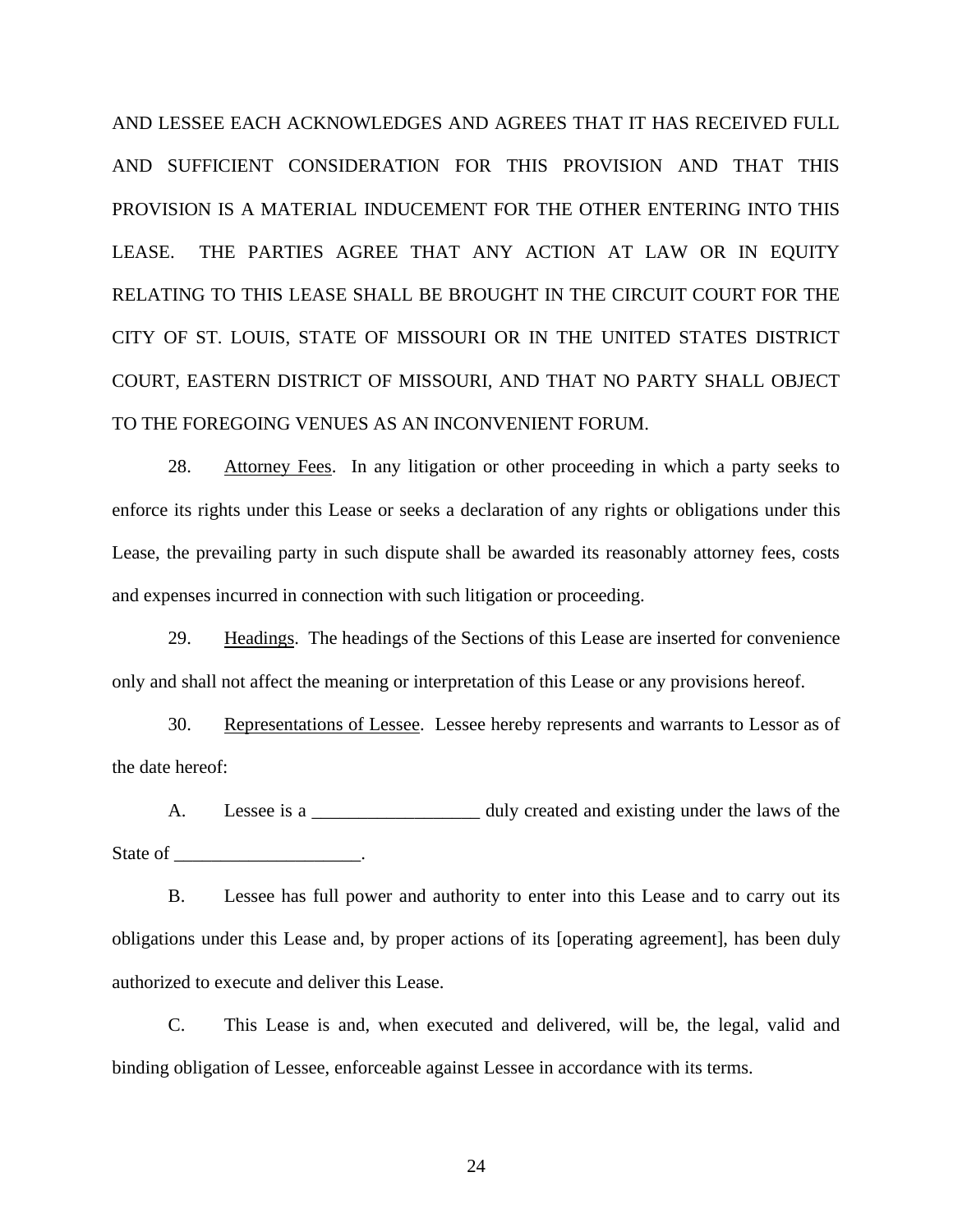D. There is no litigation or other proceedings pending or threatened against Lessee affecting the right of Lessee to execute or deliver this Lease or the ability of Lessee to comply with its obligations under this Lease.

E. Additionally, Lessee represents that Lessee has not dealt with any real estate broker, sales person, or finder in connection with this Lease, and no such broker, salesperson or finder initiated or participated in the negotiation of this Lease on behalf of Lessee, or showed the Leased Premises to Lessee, and Lessee hereby agrees to indemnify, protect, defend and hold Lessor harmless from and against any and all liabilities and claims for commissions and fees arising out of a breach of its foregoing representation.

F. Lessee has carefully and fully inspected and performed its due diligence with respect to the Leased Premises, including the physical condition, quality, quantity, state of repair of the Leased Premises and all improvements located thereon in all respects, and has reviewed all applicable laws, ordinances, rules and governmental regulations affecting the development, use, occupancy or enjoyment of the Leased Premises, and has determined that the same are satisfactory to Lessee for Lessee's use and obligations under this Lease.

31. Severability. Any clause, covenant, paragraph or provision herein if declared fully or partially invalid or unenforceable, the remaining clauses, covenants, paragraphs and provisions shall remain enforceable and valid to the fullest extent allowed by law.

32. Counterparts. This Lease may be executed in multiple counterparts, each of which shall constitute one and the same instrument.

33. Entire Agreement. The Lease, including the exhibits, includes all the covenants and agreements between the Lessor and Lessee. This Lease and its exhibits can be changed, renewed, or extended only by amendment in writing signed by Lessor and Lessee and approved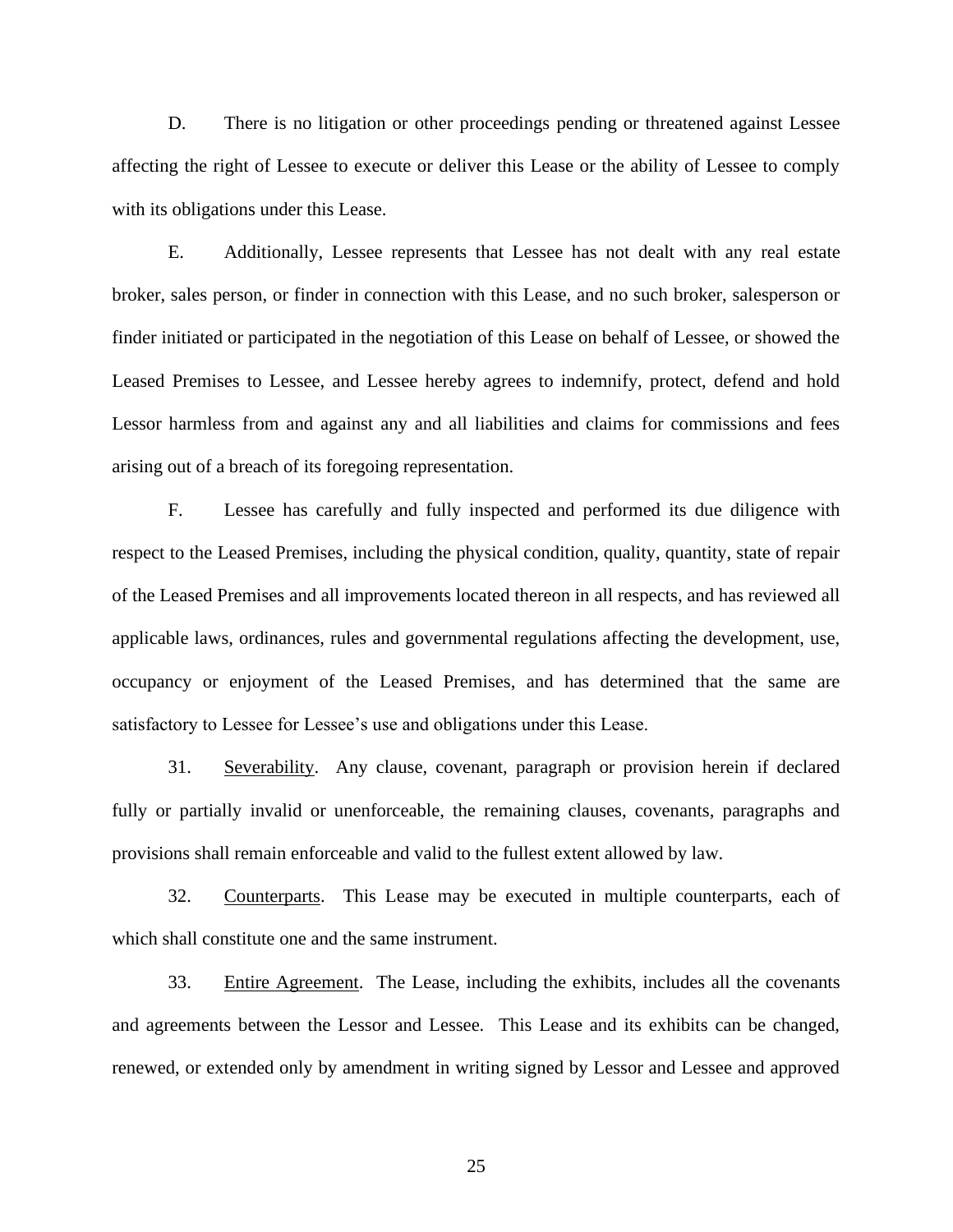by the Port Commission and Board of Public Service, and only when such amendment is authorized by an ordinance enacted for that purpose if required by law.

34. Municipal Purpose. The Lessor reserves the right to modify, amend, or cancel this Lease in the event any portion of the Leased Premises is needed for any municipal purpose, which shall include, but is not limited to, right of way, sewer, flood wall or flood wall construction or repair, any other necessary or reasonable municipal purposes or use, and/or economic development in the Port District as defined by the Lessor in Lessor's sole discretion.

In the event that any portion of the Leased Premises or mooring area shall be needed for any municipal purpose as set forth in this section, the Lessor shall have the right to modify, amend, or cancel this Lease upon one (1) year's written notice thereof to Lessee (or, in the case of an emergency, the existence of which shall be determined in Lessor's reasonable discretion, upon no less than fourteen (14) days' notice) and to eliminate from the Leased Premises such portion of the Leased Premises or mooring area as shall be needed for such purpose, which portion may include all of such Leased Premises or mooring area. In such event, it is agreed and understood by Lessee that no claim or action for damages or other compensation shall arise or be allowed by reason of such termination or modification, other than as set forth below.

If this Lease is amended or modified under the provisions of this section, the current rent shall be adjusted in direct proportion to the change made in the Leased Premises. Lessee shall have the right to terminate this Lease without penalty by written notice within ninety (90) days after Lessor sends the notice to amend provided in this section if Lessee determines, in Lessee's sole discretion, that the portion of the Leased Premises which will remain after the elimination of the portion to be used for municipal purposes is not suitable to the Lessee. Lessee hereby acknowledges and agrees all other provisions of this Lease shall remain in effect for the duration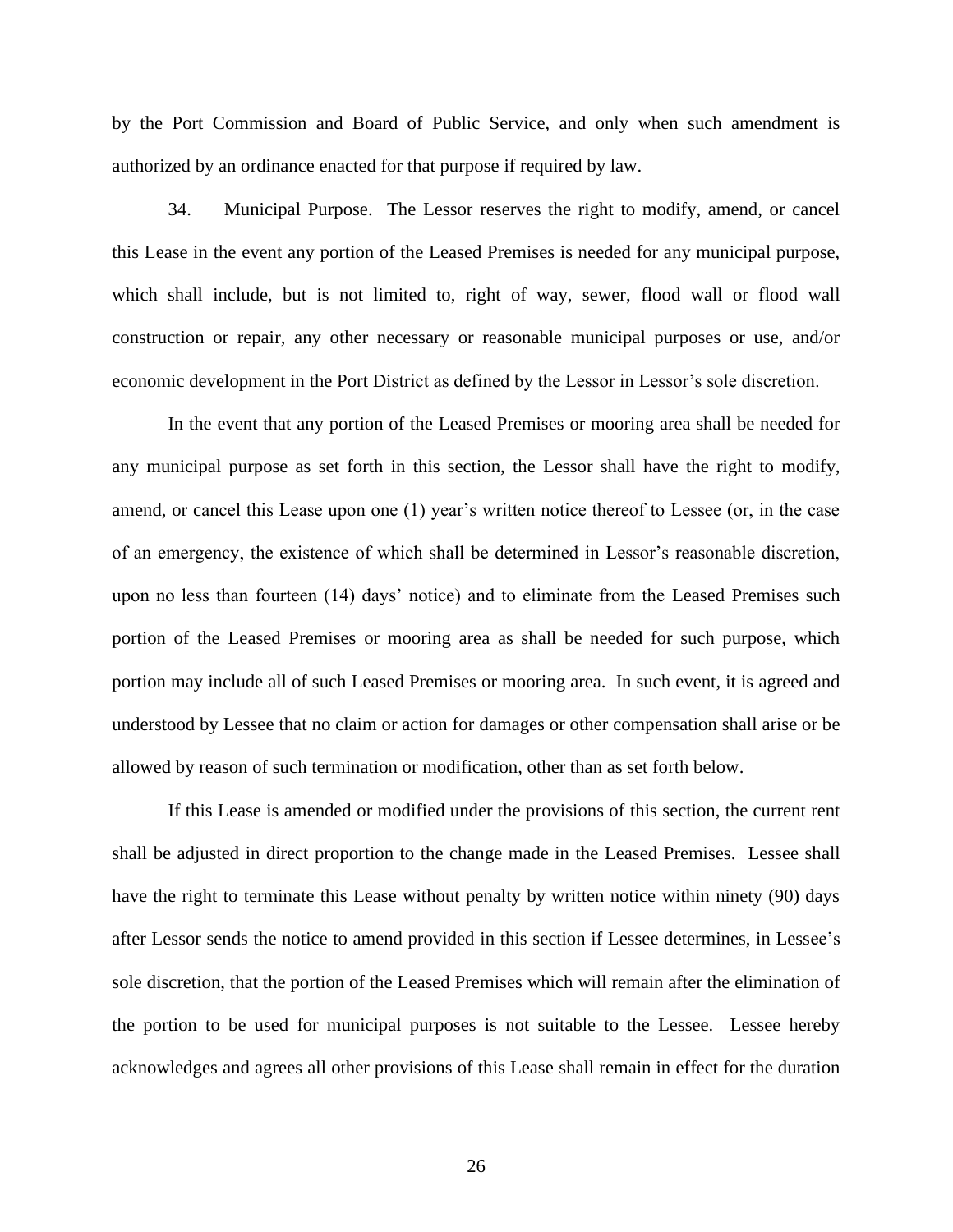of the Term for that remaining portion of the Leased Premises not used for municipal purposes under this section. Lessee hereby acknowledges and agrees that the Lease shall be deemed terminated with respect to the portion of the Leased Premises eliminated pursuant to the notice referenced in this section on the one-year anniversary of the date of the notice referenced above, provided, however, that in the case of an emergency as described above, the Lease shall be deemed terminated on the date specified in the notice.

In the event this Lease is canceled, modified or amended under the provisions of this section, the Lessor shall cause the Lessee to be reimbursed, in accordance with the provisions of this section, for the unamortized cost of capital improvements given the remaining useful life of the capital improvements the Lessee has made and paid for on the Leased Premises during the Term pursuant to the written approval of the Lessor and Board of Public Service including any such approved improvements in place on the Commencement Date of this Lease and made and paid for by Lessee during any prior lease term, provided, however, that Lessor shall not cause the Lessee to be reimbursed for any capital improvements: (a) the cost of which is or was expressly invoiced to the Lessee's customers via a separate surcharge for such improvements on any such customer's bill; or (b) removable from the Leased Premises and reusable at another location. It is agreed and understood that the term capital improvements shall not include wharf boats, vessels or other floating improvements. Lessee agrees that the amount of the anticipated profits shall not be a factor in the determination of any reimbursement. Furthermore, Lessee shall not be entitled to any reimbursement for any capital improvements during any period that Lessee remains in possession of the Leased Premises in a month to month tenancy after the expiration of the Term. No funds from the City of St. Louis general revenue shall be used for the purpose of providing any reimbursement required pursuant to this section.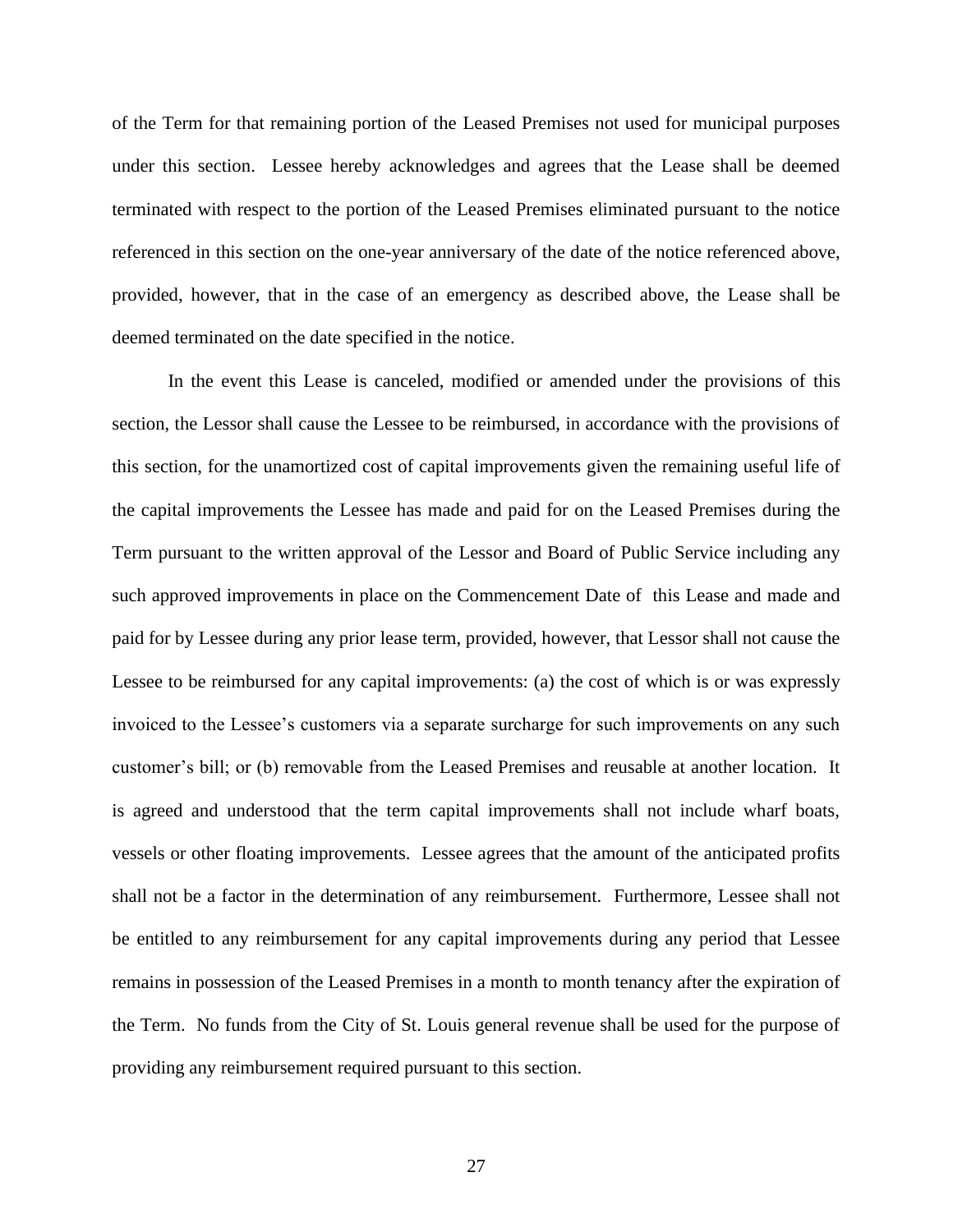#### 35. Mooring.

Annually, Lessee must present to the Port Commission a marine survey of the safety of the facilities operated by them at the Leased Premises. Lessee's failure to provide such survey and/or failure of the survey to unequivocally assert that all such facilities are safe shall be considered a breach of this Lease.

All vessels must be moored in line parallel to the floodwall and all mooring activities shall be conducted only pursuant to and shall comply in all respects with all applicable permits.

No auxiliary craft shall be moored to any craft or vessel subject to this Lease except for clear and explicit emergency public safety reasons, except as expressly permitted by the Coast Guard and Army Corps of Engineers, and except temporarily for maintenance purposes. Maintenance craft may be moored to another craft or vessel only during the actual time period when maintenance is taking place.

After notice to the Board of Public Service and the Port Commission, after submission to the Board of Public Service and the Port Commission of drawings and specifications signed and sealed by a licensed marine engineer, and after issuance of all applicable permits from all applicable City, state and federal regulatory agencies, Lessee shall have the right to install, or modify the installation or use of, deadmen and mooring cells on the bank adjacent to Lessee's mooring area and Leased Premises in accordance with said signed and sealed drawings and specifications and permits. Installations in existence on the date hereof shall be permitted to remain, but any and all modifications or replacement of such installations shall be subject to the requirements of this section.

36. No Gaming. During the term of this Lease and any extension thereof, Lessee shall be prohibited from conducting gaming activities on, within or from the Leased Premises or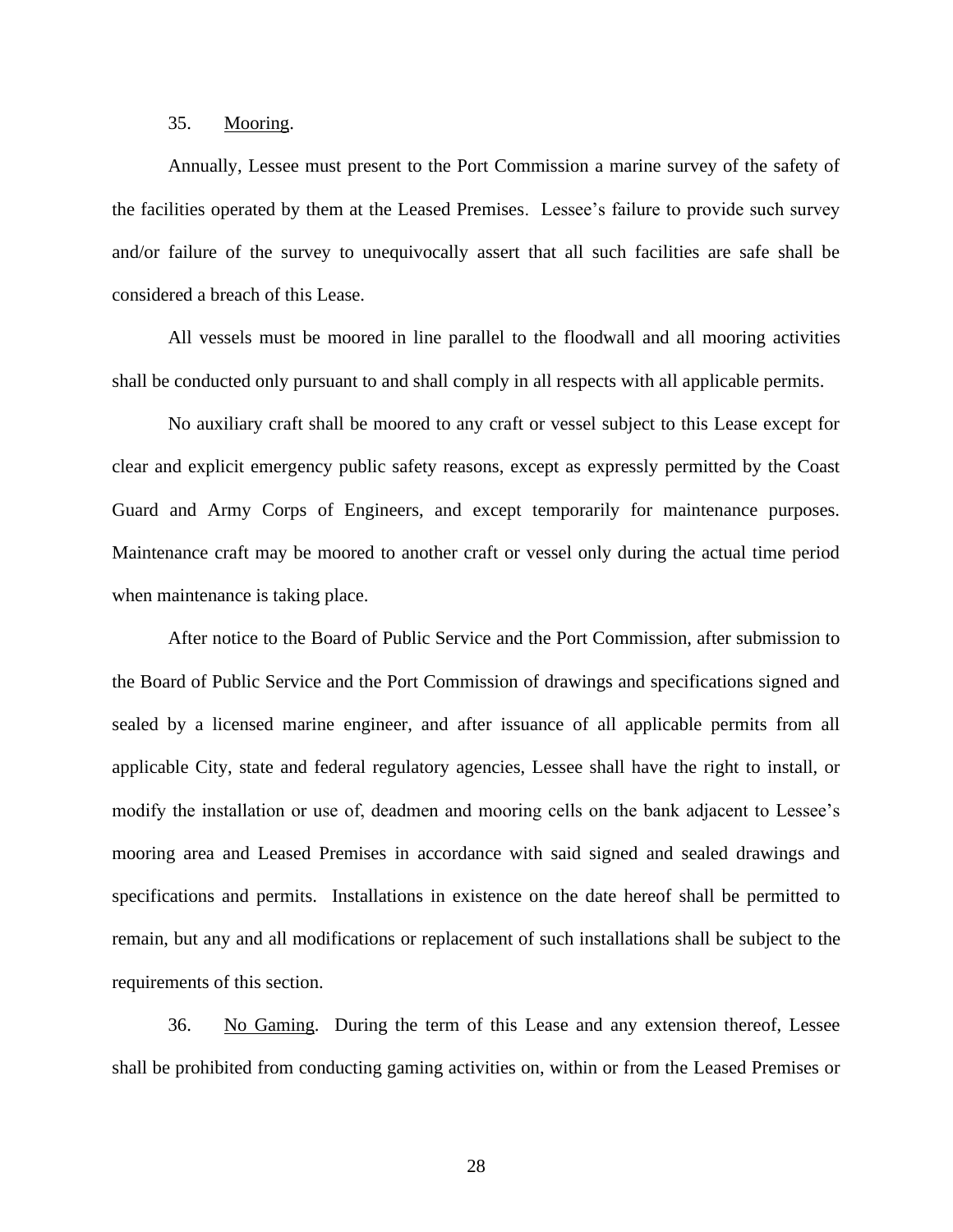mooring area, or on, within or from any vessel or other facility moored within the Leased Premises or mooring area, and Lessee shall be prohibited from taking any action (including, without limitation, application for a gaming license, application for appropriate zoning classification, or any other action of any kind or nature) which is in any way related to any possible use of the mooring, docking or other rights granted to Lessee herein for gaming purposes of any kind, without the prior express written consent of the Lessor and Port Commission.

37. Lease Forfeiture. In the event Lessee's business fails for any reason for any period beyond one year, this Lease shall be forfeited.

[Signature Page Follows]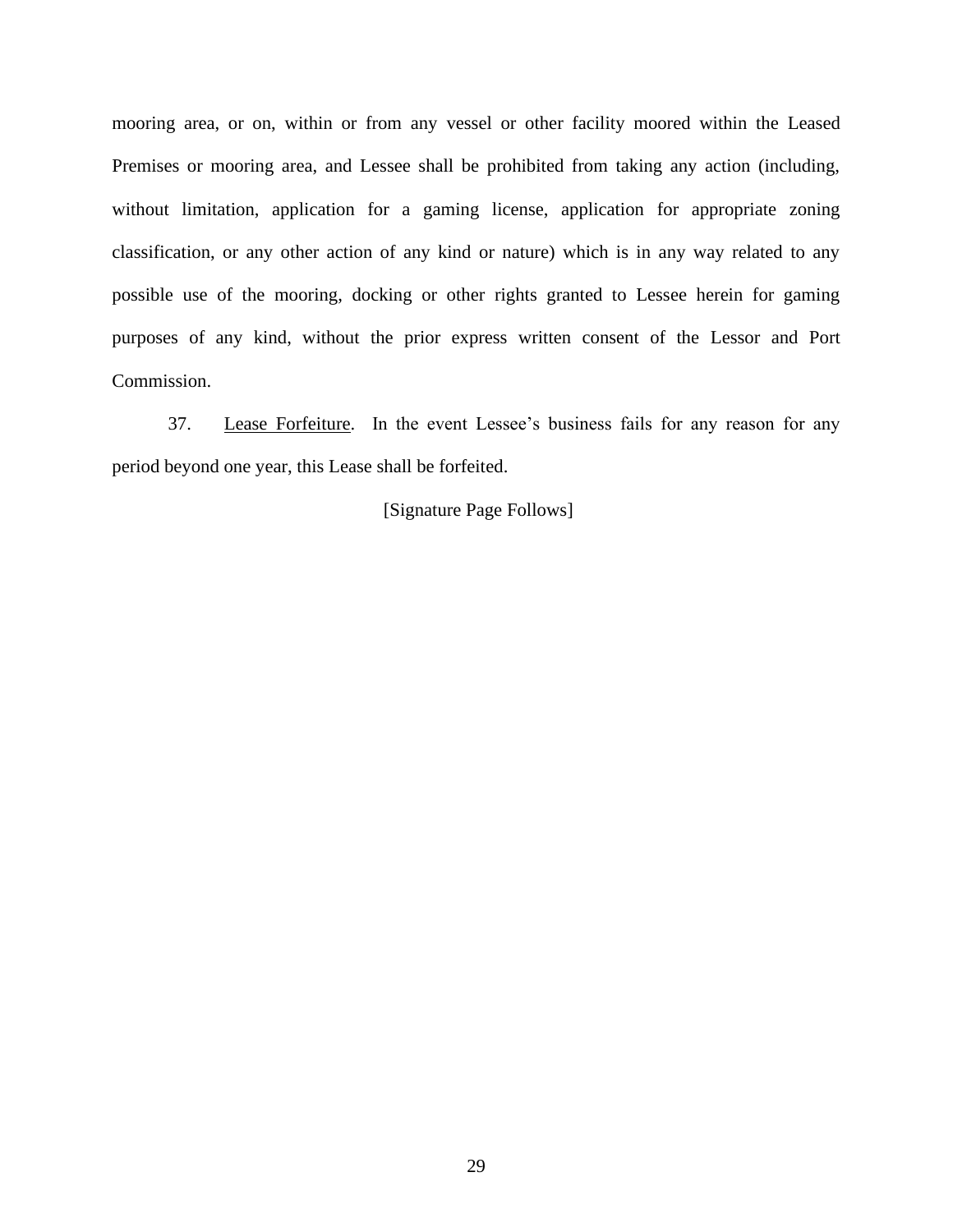IN WITNESS WHEREOF, the said parties aforesaid have duly executed the foregoing instrument or caused the same to be executed the day and year first above written.

# **LESSOR: LESSEE:**

| The City of St. Louis        |                     |
|------------------------------|---------------------|
| By: $\qquad \qquad$<br>Mayor | By: $\qquad \qquad$ |
| By: $\qquad \qquad$          |                     |
| Comptroller                  |                     |
| ATTEST:                      |                     |
| By:                          |                     |
| <b>City Register</b>         |                     |
| APPROVED AS TO FORM ONLY:    |                     |
| By:                          |                     |
| <b>City Counselor</b>        |                     |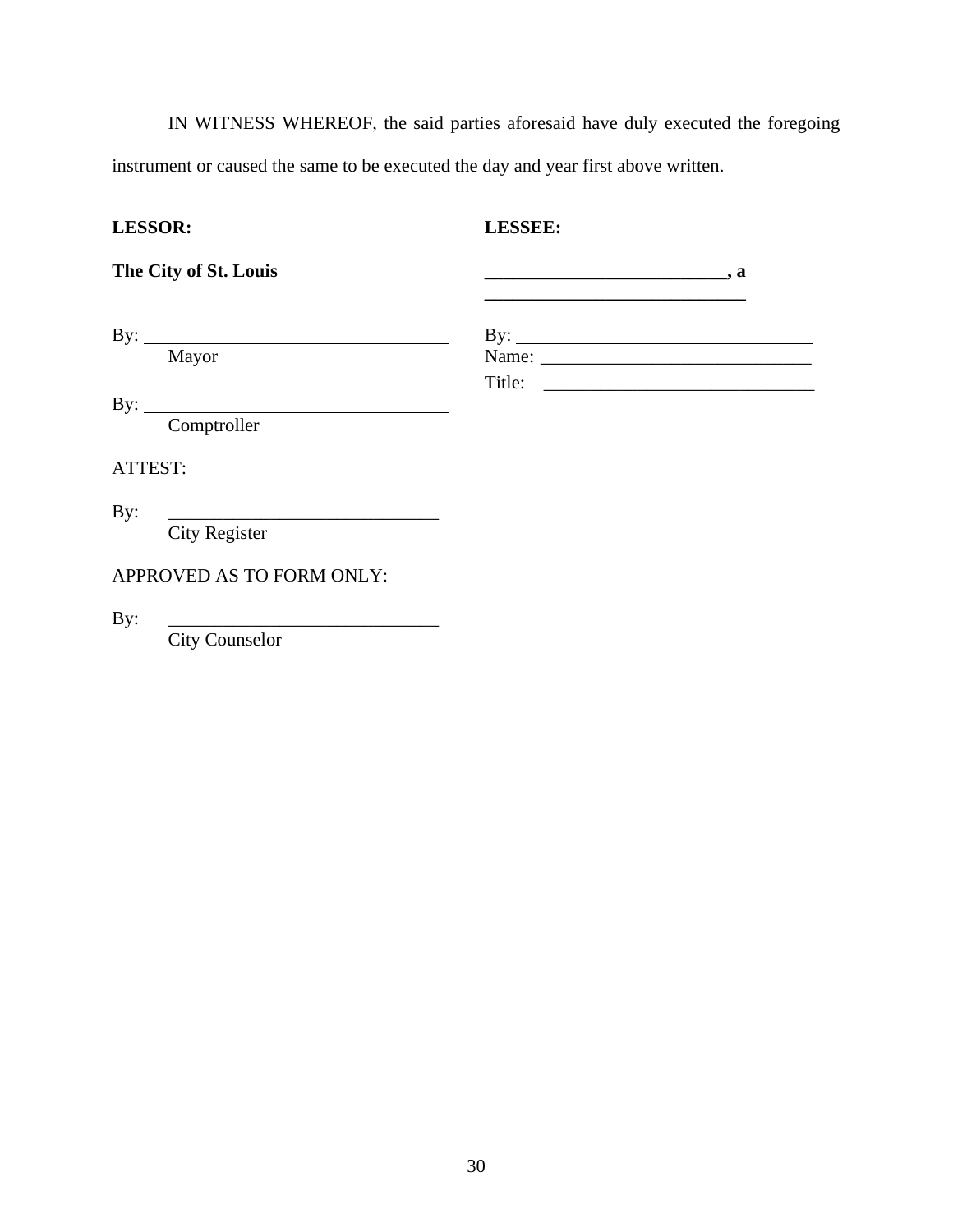STATE OF MISSOURI (1975) ) SS CITY OF ST. LOUIS )

\_\_\_\_\_\_\_\_\_\_\_\_\_\_\_\_\_\_\_\_\_\_\_.

On this  $\Box$  day of  $\Box$ , 2021, before me personally appeared  $\Box$ to me personally known or satisfactory proven, who, being by me duly sworn did say that he is the  $\frac{1}{\sqrt{1-\frac{1}{\sqrt{1-\frac{1}{\sqrt{1-\frac{1}{\sqrt{1-\frac{1}{\sqrt{1-\frac{1}{\sqrt{1-\frac{1}{\sqrt{1-\frac{1}{\sqrt{1-\frac{1}{\sqrt{1-\frac{1}{\sqrt{1-\frac{1}{\sqrt{1-\frac{1}{\sqrt{1-\frac{1}{\sqrt{1-\frac{1}{\sqrt{1-\frac{1}{\sqrt{1-\frac{1}{\sqrt{1-\frac{1}{\sqrt{1-\frac{1}{\sqrt{1-\frac{1}{\sqrt{1-\frac{1}{\sqrt{1-\frac{1}{\sqrt{1-\frac{1}{\sqrt{1-\frac{1}{\sqrt{1-\frac{1}{\sqrt{1$ foregoing instrument was signed in behalf of said \_\_\_\_\_\_\_\_\_\_\_\_\_\_\_\_\_\_\_ and said \_\_\_\_\_\_\_\_\_\_\_\_\_\_\_\_\_\_\_\_\_ acknowledged said instrument to be the free act and deed of said

IN TESTIMONY WHEREOF, I have hereunto set my hand and affixed my official seal in the City and State aforesaid, the day and year first above written.

Notary Public

My Commission Expires: \_\_\_\_\_\_\_\_\_\_\_\_\_\_\_\_\_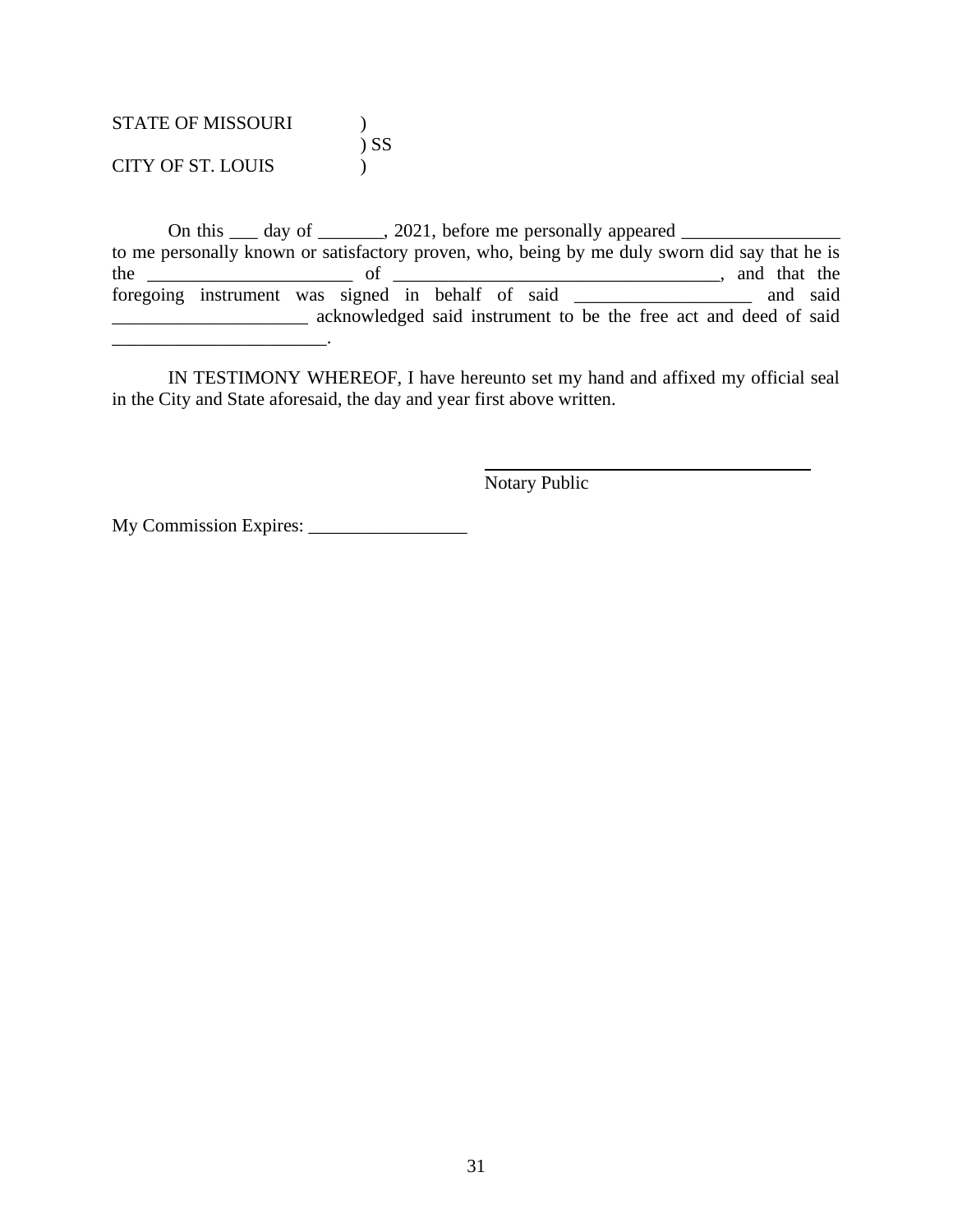STATE OF MISSOURI (1975) ) SS CITY OF ST. LOUIS )

On this \_\_\_ day of \_\_\_\_\_\_\_, 2021, before me personally appeared Tishaura Jones, to me personally known or satisfactory proven, who, being by me duly sworn did say she is the Mayor of the City of St. Louis and that she is authorized to execute this lease agreement on behalf of the City of St. Louis under the authority of Ordinance \_\_\_\_\_\_\_\_\_\_ and acknowledged said instrument to be the free act and deed of the City of St. Louis.

IN TESTIMONY WHEREOF, I have hereunto set my hand and affixed my official seal in the City and State aforesaid, the day and year first above written.

Notary Public

My Commission Expires: \_\_\_\_\_\_\_\_\_\_\_\_\_\_\_\_\_

| <b>STATE OF MISSOURI</b> |        |
|--------------------------|--------|
|                          | $)$ SS |
| CITY OF ST. LOUIS        |        |

On this \_\_\_ day of \_\_\_\_\_\_\_, 2021, before me personally appeared Darlene Green to me personally known or satisfactory proven, who, being by me duly sworn did say she is the Comptroller of the City of St. Louis and that she is authorized to execute this lease agreement on behalf of the City of St. Louis under the authority of Ordinance \_\_\_\_\_\_\_\_\_\_ and acknowledged said instrument to be the free act and deed of the City of St. Louis.

IN TESTIMONY WHEREOF, I have hereunto set my hand and affixed my official seal in the City and State aforesaid, the day and year first above written.

Notary Public

My Commission Expires: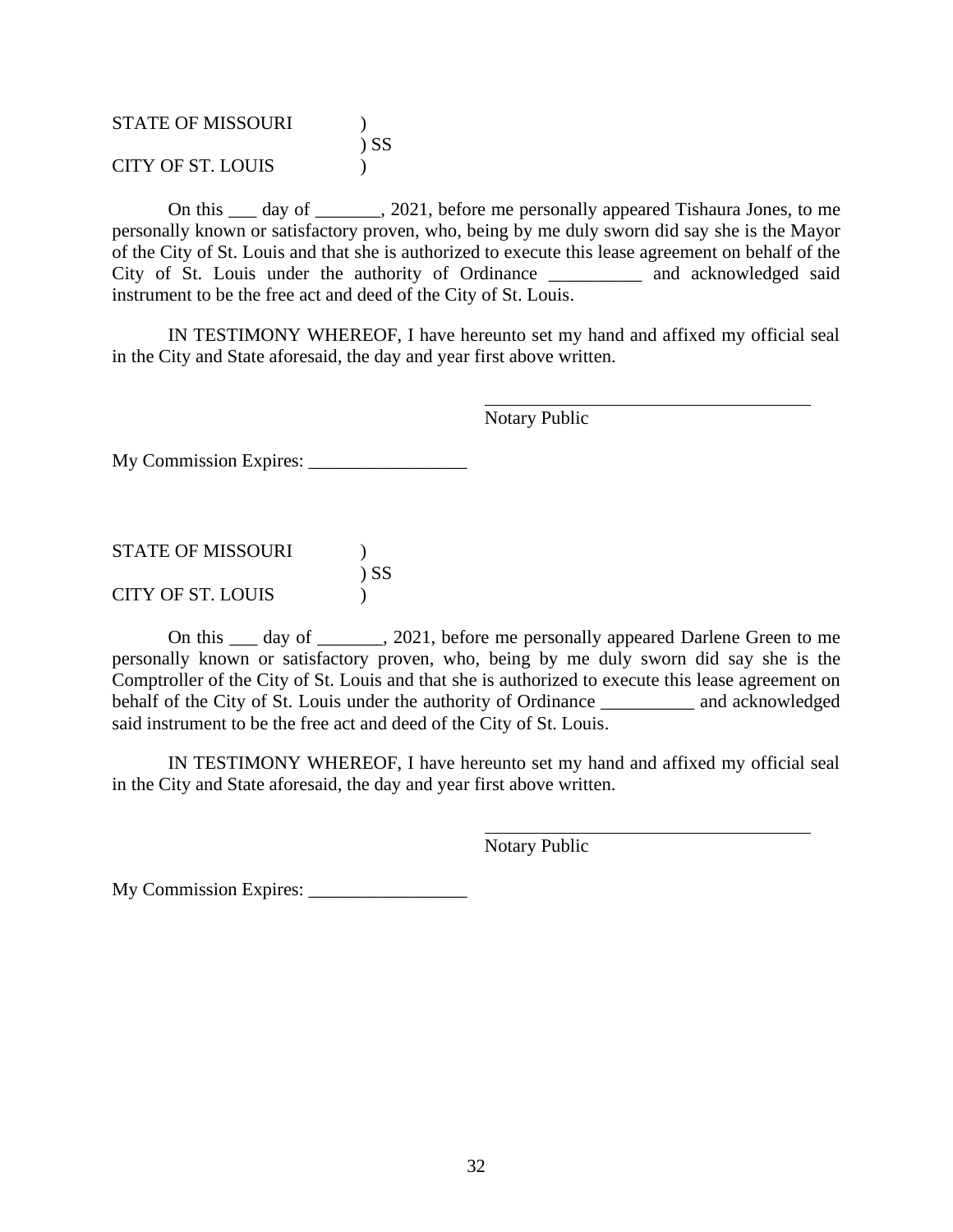# **BOARD BILL NUMBER 15**

# **FISCAL NOTE**

| Preparer's Name:          | <b>Roland Comfort</b>                                                                                                                                                                                                                                                                                                                                                                                                                                                                                      |
|---------------------------|------------------------------------------------------------------------------------------------------------------------------------------------------------------------------------------------------------------------------------------------------------------------------------------------------------------------------------------------------------------------------------------------------------------------------------------------------------------------------------------------------------|
| Contact Information:      | SLDC (Port Authority) 657-3744, comfortr@stlouis-mo.gov                                                                                                                                                                                                                                                                                                                                                                                                                                                    |
| Bill Sponsor:             | Alderwoman Lisa Middlebrook                                                                                                                                                                                                                                                                                                                                                                                                                                                                                |
| <b>Bill Synopsis:</b>     | This Board Bill authorizes a new Lease Agreement with the City of<br>St. Louis and Centerpoint Terminal Company ("Centerpoint"), a<br>Delaware limited liability company, for a period of ten (10) years with<br>three $(3)$ five $(5)$ year mutual options for the purpose of berthing<br>barges for unloading petroleum products at an annual base rent of<br>\$18,450 with a 2% annual escalator for the first ten (10) years at or<br>near Mullanphy and Mound Streets for a total of 600 linear feet. |
| Type of Impact:           | None                                                                                                                                                                                                                                                                                                                                                                                                                                                                                                       |
| <b>Agencies Affected:</b> | None                                                                                                                                                                                                                                                                                                                                                                                                                                                                                                       |

# **SECTION A Does this bill authorize:**

- An expansion of services which entails additional costs beyond that approved in the current adopted city budget? The set of the set of the set of the set of the set of the set of the set of the set of the set of the set of the set of the set of the set of the set of the set of the set of the set of the set of the
- An undertaking of a new service for which no funding is provided in the current adopted city budget? \_\_\_\_Yes \_\_X\_\_No
- A commitment of city funding in the future under certain specified conditions?

 $Yes$   $X$  No

• An issuance of bonds, notes and lease-purchase agreements which may require additional funding beyond that approved in the current adopted city budget?

 $Yes$   $X_N$ 

• An execution or initiation of an activity as a result of federal or state mandates or requirements?  $Yes$   $X$  No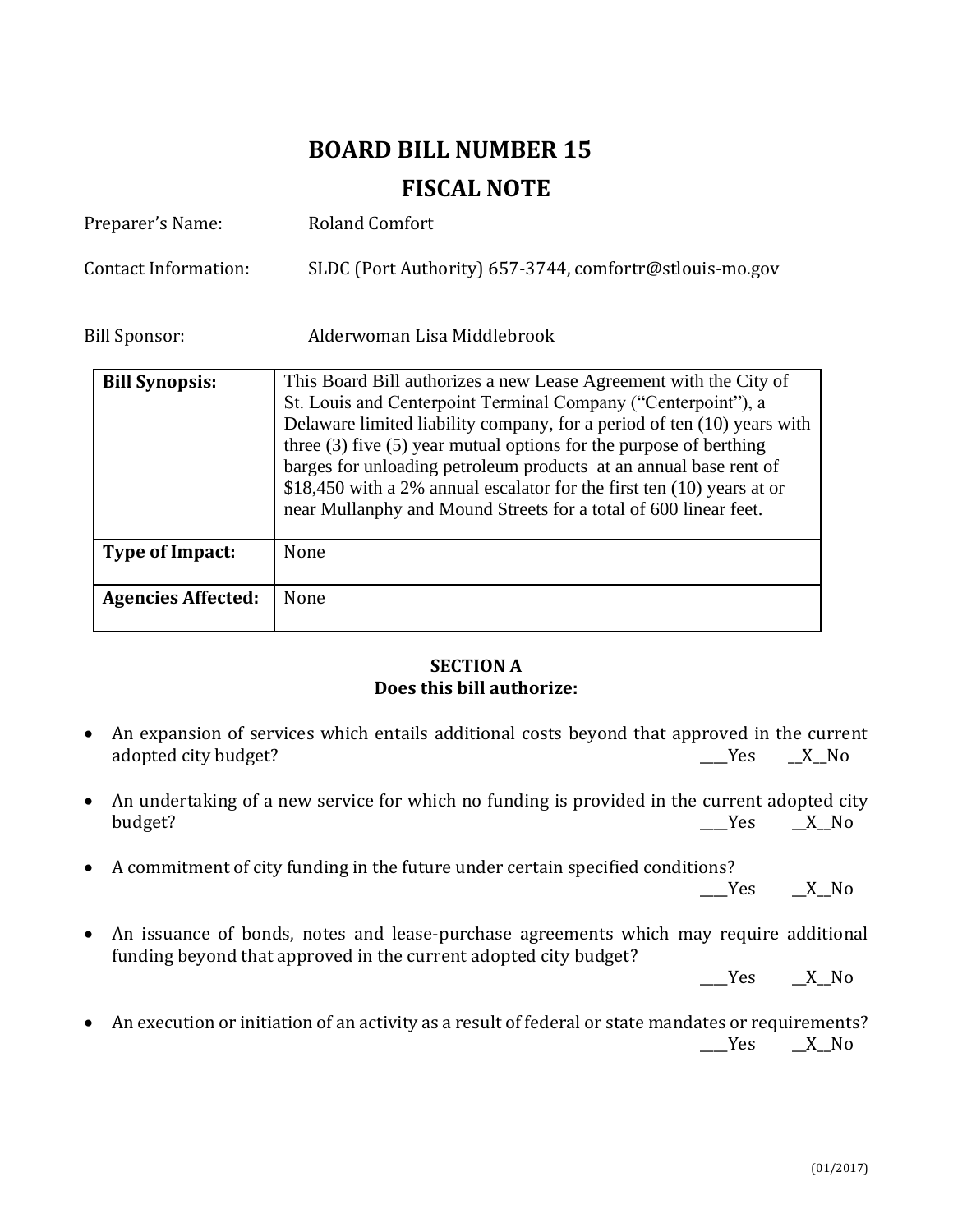- A capital improvement project that increases operating costs over the current adopted city budget? \_\_\_\_Yes \_\_X\_\_No
- A capital improvement project that requires funding not approved in the current adopted city budget or that will require funding in future years? \_\_\_\_\_\_\_\_\_\_\_\_\_\_\_\_\_\_\_\_\_\_\_\_\_\_Yes \_\_\_\_X\_No

# **If the answer is yes to any of the above questions, then a fiscal note must be attached to the board bill. Complete Section B of the form below.**

# **SECTION B**

• Does the bill require the construction of any new physical facilities? \_\_\_\_\_\_Yes \_\_\_\_No o If yes, describe the facilities and provide the estimated cost: \_\_\_\_\_\_\_\_\_\_\_\_\_\_\_\_\_\_\_\_\_\_\_\_\_\_\_\_\_\_\_\_\_\_\_\_\_\_\_\_\_\_\_\_\_\_\_\_\_\_\_\_\_\_\_\_\_\_\_\_\_\_\_\_\_\_\_\_ \_\_\_\_\_\_\_\_\_\_\_\_\_\_\_\_\_\_\_\_\_\_\_\_\_\_\_\_\_\_\_\_\_\_\_\_\_\_\_\_\_\_\_\_\_\_\_\_\_\_\_\_\_\_\_\_\_\_\_\_\_\_\_\_\_\_\_\_ \_\_\_\_\_\_\_\_\_\_\_\_\_\_\_\_\_\_\_\_\_\_\_\_\_\_\_\_\_\_\_\_\_\_\_\_\_\_\_\_\_\_\_\_\_\_\_\_\_\_\_\_\_\_\_\_\_\_\_\_\_\_\_\_\_\_\_\_ \_\_\_\_\_\_\_\_\_\_\_\_\_\_\_\_\_\_\_\_\_\_\_\_\_\_\_\_\_\_\_\_\_\_\_\_\_\_\_\_\_\_\_\_\_\_\_\_\_\_\_\_\_\_\_\_\_\_\_\_\_\_\_\_\_\_\_\_ • Is the bill estimated to have a direct fiscal impact on any city department or office?  $Yes$  No \_\_\_\_\_\_\_\_\_\_\_\_\_\_\_\_\_\_\_\_\_\_\_\_\_\_\_\_\_\_\_\_\_\_\_\_\_\_\_\_\_\_\_\_\_\_\_\_\_\_\_\_\_\_\_\_\_\_\_\_\_\_\_\_\_\_\_\_ \_\_\_\_\_\_\_\_\_\_\_\_\_\_\_\_\_\_\_\_\_\_\_\_\_\_\_\_\_\_\_\_\_\_\_\_\_\_\_\_\_\_\_\_\_\_\_\_\_\_\_\_\_\_\_\_\_\_\_\_\_\_\_\_\_\_\_\_ \_\_\_\_\_\_\_\_\_\_\_\_\_\_\_\_\_\_\_\_\_\_\_\_\_\_\_\_\_\_\_\_\_\_\_\_\_\_\_\_\_\_\_\_\_\_\_\_\_\_\_\_\_\_\_\_\_\_\_\_\_\_\_\_\_\_\_\_ • Does the bill create a program or administrative subdivision? \_\_\_\_Yes \_\_\_\_No o If yes, then is there a similar existing program or administrative subdivision? Yes No o If yes, explain the how the proposed programs or administrative subdivisions may overlap: \_\_\_\_\_\_\_\_\_\_\_\_\_\_\_\_\_\_\_\_\_\_\_\_\_\_\_\_\_\_\_\_\_\_\_\_\_\_\_\_\_\_\_\_\_\_\_\_\_\_\_\_\_\_\_\_\_\_\_\_\_\_\_\_\_\_\_\_ \_\_\_\_\_\_\_\_\_\_\_\_\_\_\_\_\_\_\_\_\_\_\_\_\_\_\_\_\_\_\_\_\_\_\_\_\_\_\_\_\_\_\_\_\_\_\_\_\_\_\_\_\_\_\_\_\_\_\_\_\_\_\_\_\_\_\_\_ \_\_\_\_\_\_\_\_\_\_\_\_\_\_\_\_\_\_\_\_\_\_\_\_\_\_\_\_\_\_\_\_\_\_\_\_\_\_\_\_\_\_\_\_\_\_\_\_\_\_\_\_\_\_\_\_\_\_\_\_\_\_\_\_\_\_\_\_ \_\_\_\_\_\_\_\_\_\_\_\_\_\_\_\_\_\_\_\_\_\_\_\_\_\_\_\_\_\_\_\_\_\_\_\_\_\_\_\_\_\_\_\_\_\_\_\_\_\_\_\_\_\_\_\_\_\_\_\_\_\_\_\_\_\_\_\_

\_\_\_\_\_\_\_\_\_\_\_\_\_\_\_\_\_\_\_\_\_\_\_\_\_\_\_\_\_\_\_\_\_\_\_\_\_\_\_\_\_\_\_\_\_\_\_\_\_\_\_\_\_\_\_\_\_\_\_\_\_\_\_\_\_\_\_\_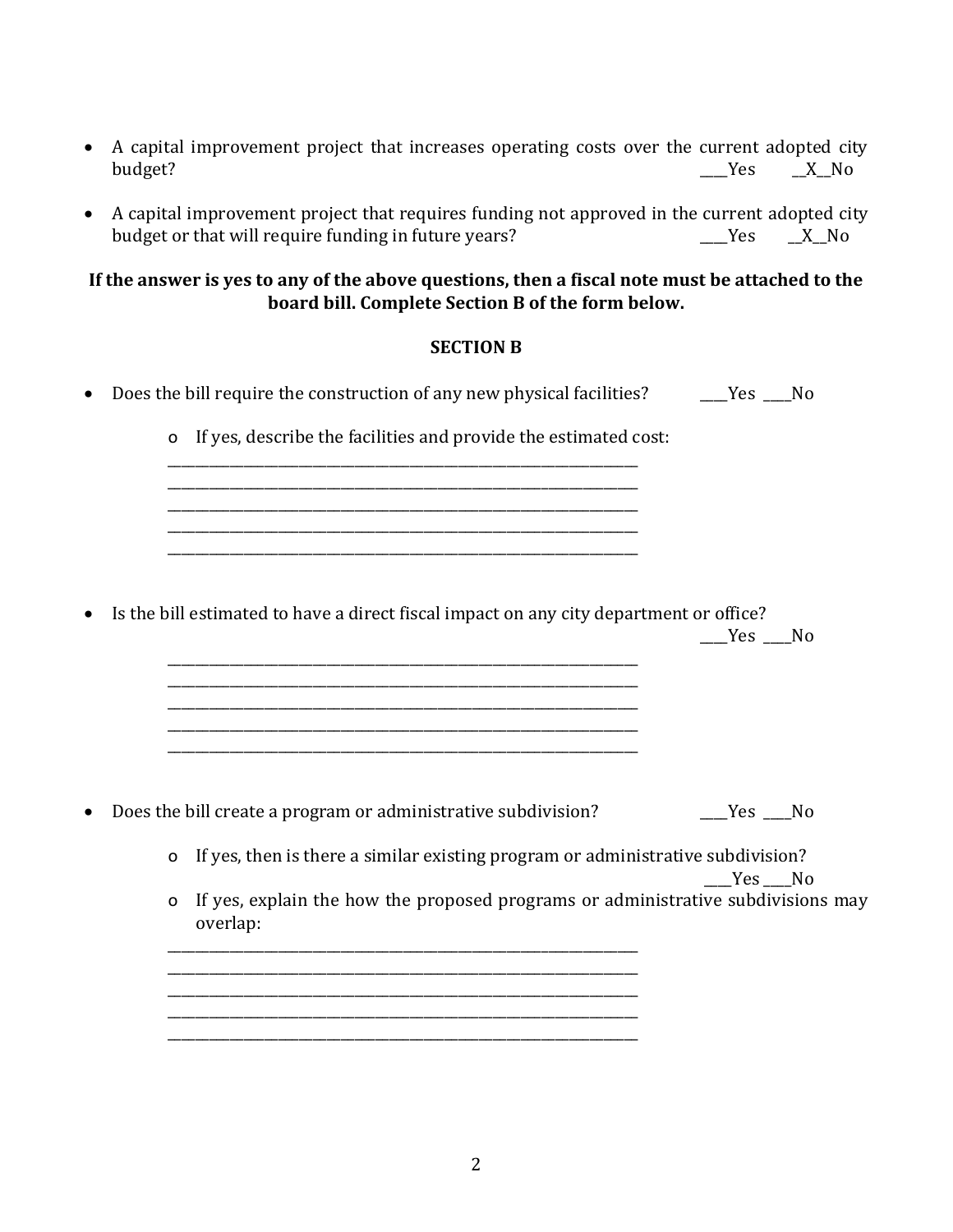• Describe the annual operating, equipment, and maintenance costs that would result from the proposed bill, as well as any funding sources:

> \_\_\_\_\_\_\_\_\_\_\_\_\_\_\_\_\_\_\_\_\_\_\_\_\_\_\_\_\_\_\_\_\_\_\_\_\_\_\_\_\_\_\_\_\_\_\_\_\_\_\_\_\_\_\_\_\_\_\_\_\_\_\_\_\_\_\_\_ \_\_\_\_\_\_\_\_\_\_\_\_\_\_\_\_\_\_\_\_\_\_\_\_\_\_\_\_\_\_\_\_\_\_\_\_\_\_\_\_\_\_\_\_\_\_\_\_\_\_\_\_\_\_\_\_\_\_\_\_\_\_\_\_\_\_\_\_  $\mathcal{L}_\text{max} = \frac{1}{2} \sum_{i=1}^{n} \frac{1}{2} \sum_{i=1}^{n} \frac{1}{2} \sum_{i=1}^{n} \frac{1}{2} \sum_{i=1}^{n} \frac{1}{2} \sum_{i=1}^{n} \frac{1}{2} \sum_{i=1}^{n} \frac{1}{2} \sum_{i=1}^{n} \frac{1}{2} \sum_{i=1}^{n} \frac{1}{2} \sum_{i=1}^{n} \frac{1}{2} \sum_{i=1}^{n} \frac{1}{2} \sum_{i=1}^{n} \frac{1}{2} \sum_{i=1}^{n} \frac{1$ \_\_\_\_\_\_\_\_\_\_\_\_\_\_\_\_\_\_\_\_\_\_\_\_\_\_\_\_\_\_\_\_\_\_\_\_\_\_\_\_\_\_\_\_\_\_\_\_\_\_\_\_\_\_\_\_\_\_\_\_\_\_\_\_\_\_\_\_ \_\_\_\_\_\_\_\_\_\_\_\_\_\_\_\_\_\_\_\_\_\_\_\_\_\_\_\_\_\_\_\_\_\_\_\_\_\_\_\_\_\_\_\_\_\_\_\_\_\_\_\_\_\_\_\_\_\_\_\_\_\_\_\_\_\_\_\_

Complete the chart below to list the total estimated expenditures required of the City resulting from the proposed board bill and any estimated savings or additional revenue.

| <b>Financial Estimate of Impact on General Fund</b>  |                            |                   |        |
|------------------------------------------------------|----------------------------|-------------------|--------|
| <b>Fiscal Impact</b>                                 | Year 1<br>(current)        | Year <sub>2</sub> | Year 3 |
| <b>Additional Expenditures</b>                       | N/A                        | N/A               | N/A    |
| <b>Additional Revenue</b>                            | N/A                        | N/A               | N/A    |
| <b>Net</b>                                           | N/A                        | N/A               | N/A    |
| <b>Financial Estimate of Impact on Special Funds</b> |                            |                   |        |
| <b>Fiscal Impact</b>                                 | Year 1<br><u>(current)</u> | Year <sub>2</sub> | Year 3 |
| <b>Additional Expenditures</b>                       | N/A                        | N/A               | N/A    |
| <b>Additional Revenue</b>                            | N/A                        | N/A               | N/A    |
| <b>Net</b>                                           | N/A                        | N/A               | N/A    |

• Describe any assumptions used in preparing this fiscal note:

\_\_\_\_\_\_\_\_\_\_\_\_\_\_\_\_\_\_\_\_\_\_\_\_\_\_\_\_\_\_\_\_\_\_\_\_\_\_\_\_\_\_\_\_\_\_\_\_\_\_\_\_\_\_\_\_\_\_\_\_\_\_\_\_\_\_\_\_ \_\_\_\_\_\_\_\_\_\_\_\_\_\_\_\_\_\_\_\_\_\_\_\_\_\_\_\_\_\_\_\_\_\_\_\_\_\_\_\_\_\_\_\_\_\_\_\_\_\_\_\_\_\_\_\_\_\_\_\_\_\_\_\_\_\_\_\_ \_\_\_\_\_\_\_\_\_\_\_\_\_\_\_\_\_\_\_\_\_\_\_\_\_\_\_\_\_\_\_\_\_\_\_\_\_\_\_\_\_\_\_\_\_\_\_\_\_\_\_\_\_\_\_\_\_\_\_\_\_\_\_\_\_\_\_\_ \_\_\_\_\_\_\_\_\_\_\_\_\_\_\_\_\_\_\_\_\_\_\_\_\_\_\_\_\_\_\_\_\_\_\_\_\_\_\_\_\_\_\_\_\_\_\_\_\_\_\_\_\_\_\_\_\_\_\_\_\_\_\_\_\_\_\_\_

\_\_\_\_\_\_\_\_\_\_\_\_\_\_\_\_\_\_\_\_\_\_\_\_\_\_\_\_\_\_\_\_\_\_\_\_\_\_\_\_\_\_\_\_\_\_\_\_\_\_\_\_\_\_\_\_\_\_\_\_\_\_\_\_\_\_\_\_

• List any sources of information (including any City officials, agencies, or departments) used in preparing this fiscal note: